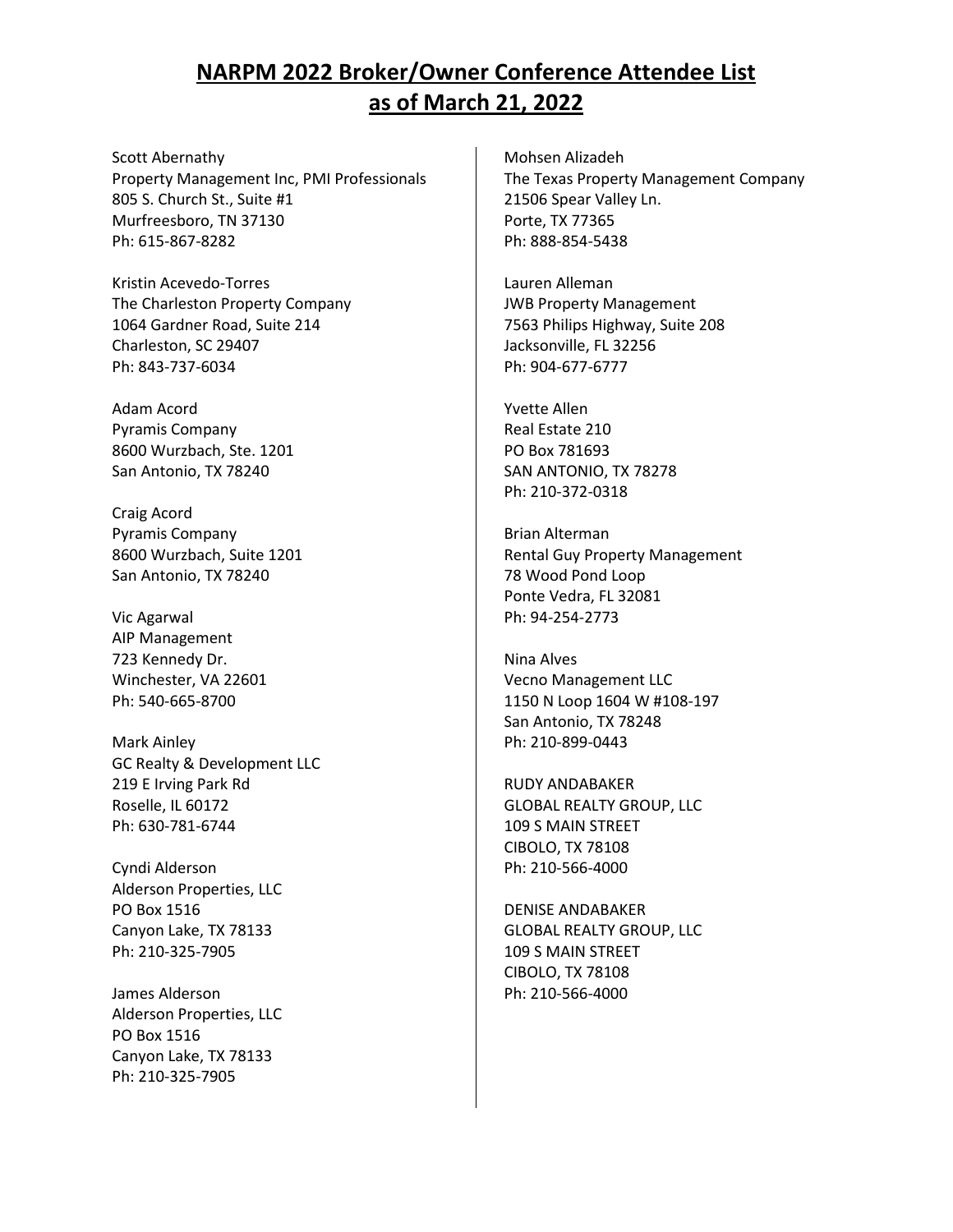Paul Arrington Arrico Realty & Property Management, LLC 642 E. Bloomingdale Management Ave Brandon, FL 33511 Ph: 813-300-4052

Jacob Ash Keep Management 2200 E River Rd Tucson, AZ 85718 Ph: 520-299-5850

Shirley Baker Key Properties 4229 Benbrook Hwy 377 Fort Worth, TX 76116 Ph: 817-263-7866

Michelle Bannister Maple Leaf Real Estate PO Box 75086 Seattle, WA 98175 Ph: 206-919-3723

Bonnie Barberini Avalon Realty & Oaktree Management, Inc. 500 Rose St Las Vegas, NV 89106 Ph: 702-648-1299

Tye Barnett Skyline Property Management 311 Bainbridge St 1FL Philadelphia, PA 19147 Ph: 215-800-1762

Nicole Bartlett Colorado Casa PMI 965 Pico Point Colorado Springs, CO 80905 Ph: 719-640-5858

Alex Becker Auben Realty 1918 Central Avenue Augusta, GA 30904 Ph: 502-645-2971

Libby Becker Courtyard Properties 3553 W Memorial Rd Oklahoma City, OK 73134 Ph: 405-215-5959

David Beekman Real Property Management Summit 510 N Coalter Staunton, VA 24401

Lisa Behler First Class Realty Inc 13803 Jarvis Rd Cypress, TX 77429 Ph: 281-807-4700

Brie Bender BRG Property Management 767 Main Street North Myrtle Beach, SC 29582

Christine Bennett Revolution Rental Management 120 Village Circle Senoia, GA 30276

Misty Berger A Cut Above Property Management, Inc. 3520 Galley Road Suite 200 Colorado Springs, CO 80909 Ph: 719-574-5000

Patrick Beugnon Aramis Realty, LLC 260 Howard St NE, Suite 4 Atlanta, GA 30317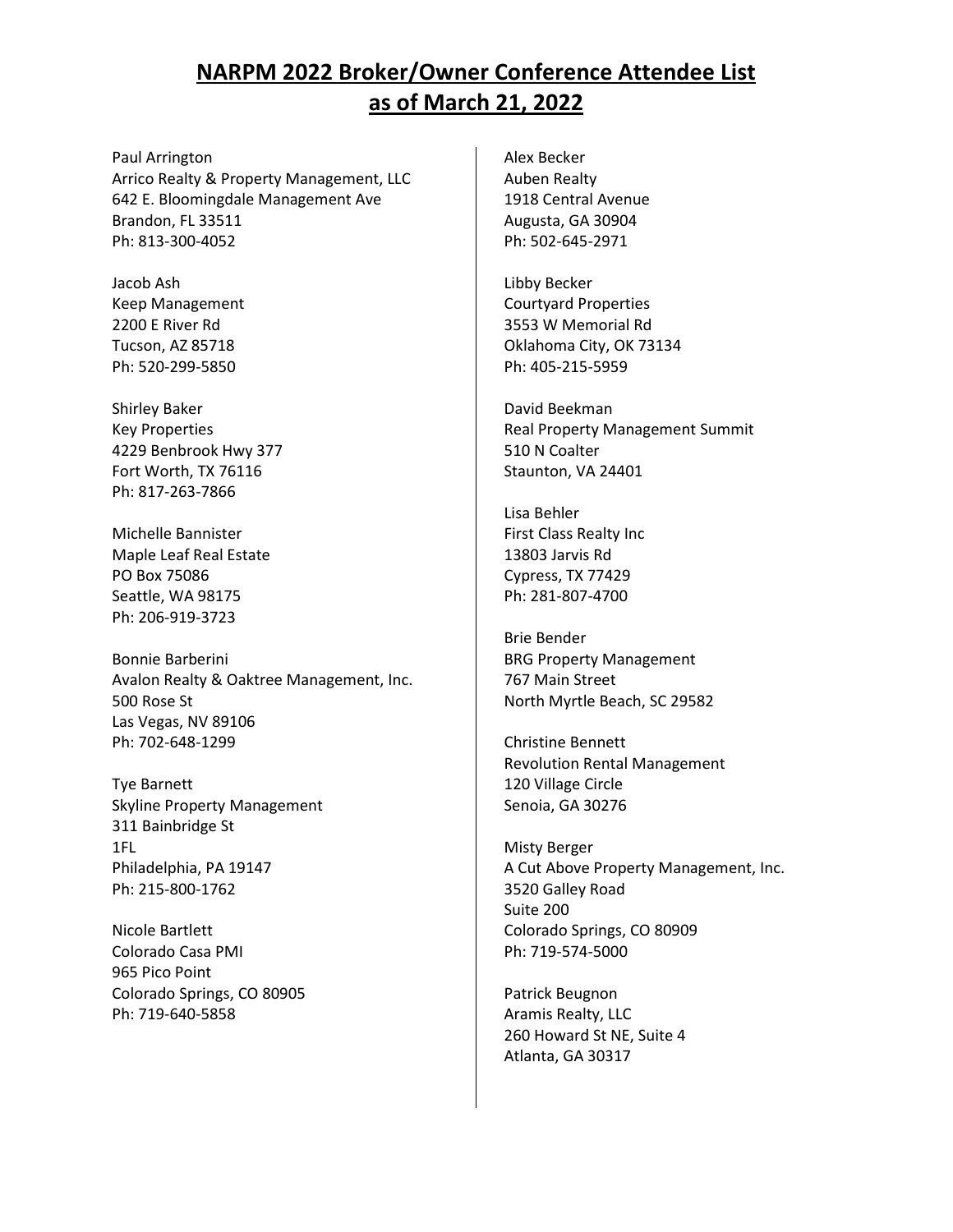Leeann Bienfang EPM Iowa 2501 Falls Ave. Waterloo, IA 50701

Brian Birdy Birdy Properties, CRMC® 18830 Stone Oak Parkway San Antonio, TX 78258 Ph: 210-287-5029

Lindsey Blackburn ROG Coastal Property Management 1510 Old Trolley Rd Ste 200 Summerville, SC 29485 Ph: 843-900-0561

Russ Blackwell Reedy Creek Management Services, LLC 1527 W. Highway 114 Suite 500 Grapevine, TX 76051 Ph: 817-756-8091

Russ Blakeborough Collaborative Property Management 3448 U.S. 17 Suite D, Richmond Hill, GA 31324 Ph: 912-525-0405

Brandon Bliss American Real PM 13747 Montfort Dr Suite 280 Dallas, TX 75240

Travis Bohling Mynd Property Management 58 S River Dr., Ste 101 Tempe, AZ 85281 Ph: 480-352-2691

Jordan Boot Boot Team Property Management 124 S. Main Street Suite 220 Burleson, TX 76028 Ph: 682-472-3244

Robert Boot Boot Team Property Management 124 S. Main Street Suite 220 Burleson, TX 76028 Ph: 682-472-3244

Penni Boot Boot Team Property Management 124 S. Main Street Suite 220 Burleson, TX 76028 Ph: 682-472-3244

Sarah Bordelon 3G Properties Group 2611 Cross Timbers Rd. Flower Mound, TX 75028 Ph: 940-367-6513

Matt Borries, RMP PRANDI Property Management, Inc., CRMC® 1321 Third Street San Rafael, CA 94901 Ph: 415-455-1373

Terri Bourquin Arizona Management Group/KWBP 15221 N CLUBGATE DR Unit 2031 SCOTTSDALE, AZ 85254 Ph: 480-734-3635

Eric Boyd Red Rooster Property Management 9905 Old St Augustine Rd., #102 Jacksonville, FL 32257 Ph: 904-257-3559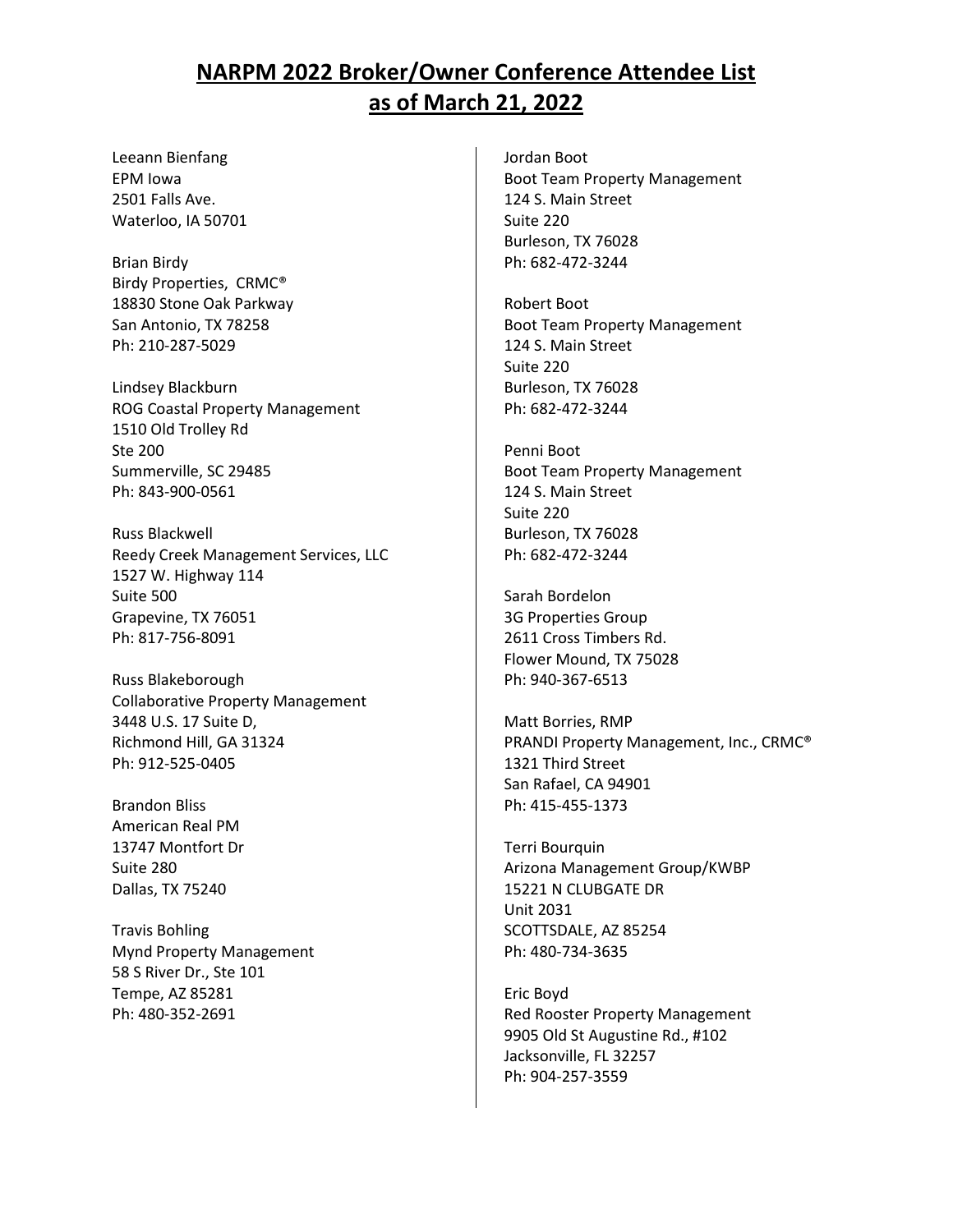Garrett Brady Progressive Property Management 1251 E Yorba Linda Blvd Placentia, CA 92870 Ph: 714-345-2660

Scott P. Brady Progressive Property Management, Inc. 1251 E Yorba Linda Blvd Placentia, CA 92870 Ph: 714-528-3100

Lucilen Breen Service Star Realty 2929E Camelback, Ste 119 Phoenix, AZ 85016

Sarah Bringhurst RPM Pittsburgh 134 S Highland Ave Pittsburgh, PA 15206

Nate Bringhurst RPM Pittsburgh 134 S Highland Ave Pittsburgh, PA 15206 Ph: 412-540-5043

Angela Brinkley-Morris Professional Property Services, LTD P.O. Box 389 Myersville, MD 21773 Ph: 301-293-3635

Roy Brooks Priority Property Management LLC 40 W Washington St., Ste 101 Harrisonburg, VA 22802 Ph: 540-578-4974

Will Brooks Bridges Realty 3540 Wheeler Rd., Ste 507 Augusta, GA 30909

DANYEL BROOKS BEYOND PROPERTY MANAGEMENT 1220 N Coast Hwy 101 Apt 120 Encinitas, CA 92024 Ph: 858-344-6873

Roni Brooks Topflight Property Management 2180 Peachers Mill Rd. STE A Clarksville, TN 37042

Jennifer Brooks Priority Property Management LLC 40 W Washington St Ste 101 Harrisonburg, VA 22802 Ph: 540-578-4974, ext 107

Stacy Brown Real Property Management, a Neighborly Company 500 E John Carpenter Freeway #700 Irving, TX 75062 Ph: 801-784-5565

Carla Browne Real Property Management Canada 134 Saguenay Drive Saskatoon, SK S7K 4G2 CANADA Ph: 306-229-1690

Revekka Brukh Hughes Nest Finders 283 Holland Drive St Augustine, FL 32095

Aaron Brunelle Spartan Property Management 1228 E 7th Ave Tampa, FL 33619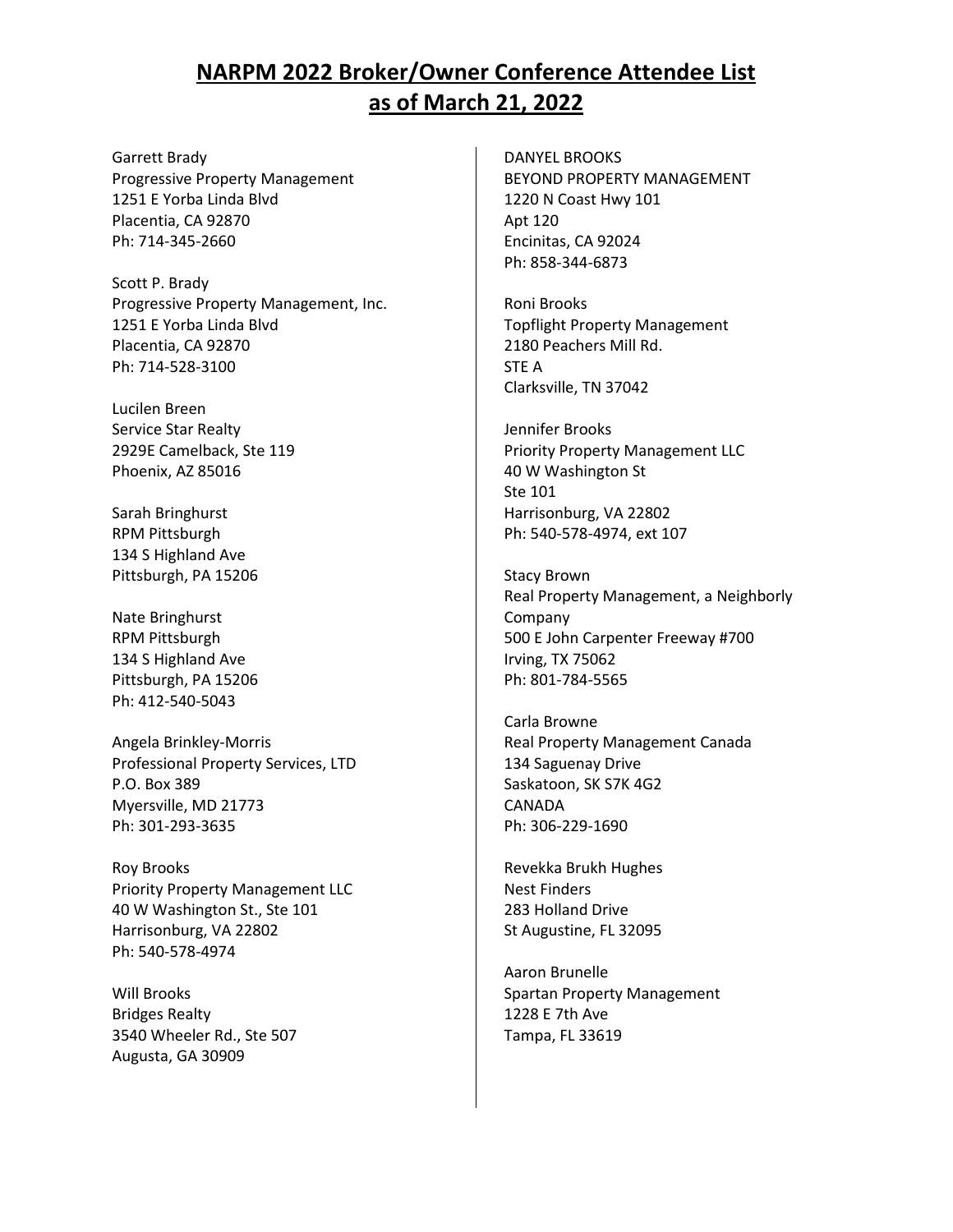Bill Burrell Property Professionals, Inc. 421 S. Seguin Ave. New Braunfels, TX 78130 Ph: 830-625-8065

Josh Bussey Eagle Property Management 8841 Williamson Dr., #70 Elk Grove, CA 95624 Ph: 916-714-0123

James Cacioppo Grand Realty Group, Inc. 25681 W Marion Ave PO Box 814 INGLESIDE, IL 60041 Ph: 847-322-4407

Dawn Cacioppo Grand Realty Group, Inc. 137 CEDAR AVE PO Box 814 Lake Villa, IL 60046 Ph: 847-469-3101

Elias Camhi ELDA Management Services 7211 Regency Square Blvd Suite 223 Houston, TX 77036 Ph: 281-894-8659

Sean Campbell Renters Warehouse SE Virginia 1354 Kempsville Rd Suite 102 Chesapeake, VA 23320 Ph: 757-272-1616

Amanda Canaan Tampa's Best Realty 25344 Wesley Chapel Blvd Ste 104 Lutz, FL 33559

Rod Carabott TriLItCo, LLC 715 Discovery Blvd, Suite 311 Cedar Park, TX 78613

Kay Carpenter Atlanta Area Property Management 404 Powers Ferry Rd Marietta, GA 30067 Ph: 678-224-1705

Marty Carr Deca Property Management 9630 Gravois Rd Saint Louis, MO 63123 Ph: 314-296-5322

Joe Carroza Strata Management Inc. 2299 N Clybourn Ave Chicago, IL 60614 Ph: 708-419-3788

Sam Case RPM of the Rockies 2120 S College Avenue, Suite 5 Fort Collins, CO 80525 Ph: 970-658-0410

Mike Catalano PURE Group 50 University Avenue, B342 Los Gatos, CA 95030-6023 Ph: 408-426-0246

Ty Cayce Urban Key 4400 SW Alaska St Seattle, WA 98116 Ph: 206-384-0095

Ron Cedillo HBR Rentals 672 West 11th Street, Ste. 380 Tracy, CA 95376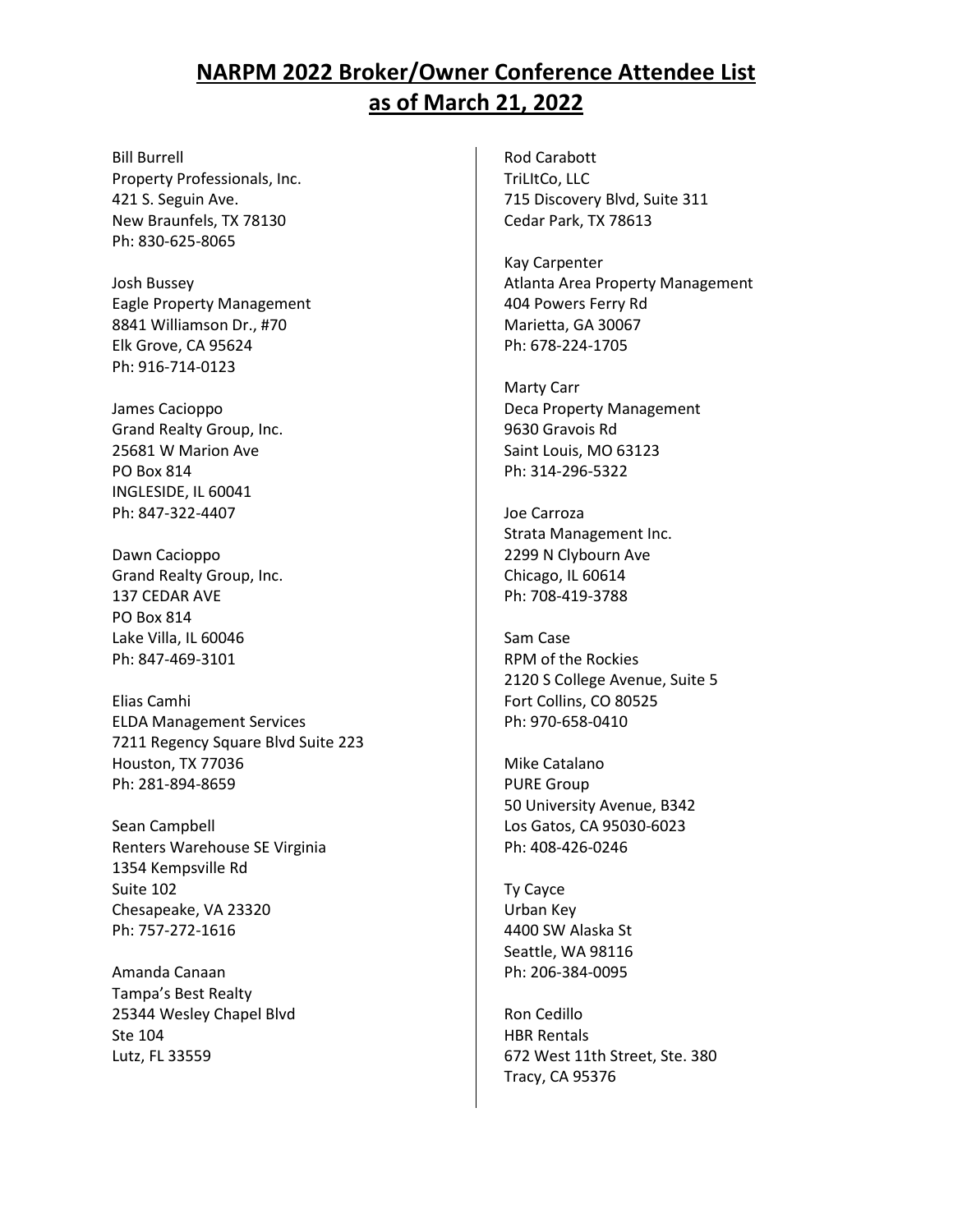Charles Chang CMC Realty & Property Management 5318 E. 2nd St #326 Long Beach, CA 90803-5324 Ph: 562-270-0405 x101

Victor Cheung Green Ocean Property Management 268 Centre St Newton, MA 02458

Meredith Clampitt Jamison Management Company 107 W. Torrance Blvd., Suite 104 Redondo Beach, CA 90277 Ph: 310-798-9154

Liz Cleyman Blue Sail Property Management 4651 Salisbury Rd Suite 400 Jacksonville, FL 32256 Ph: 904-643-4111

Jason Clifford SJC Management Group PO Box 829 Sumner, WA 98390

Ed Cline Premier Property Management Services 2777 Darlington Road Beaver Falls, PA 15010 Ph: 724-847-2728

Heidi Clodfelter Principle Property Management 2677 Willakenzie Rd., Ste 2 Eugene, OR 97401 Ph: 541-345-6789

Krisztina Cole The Charleston Property Company 1064 Gardner Road, Suite 214 Charleston, SC 29407 Ph: 843-737-6034

Chase Coleman Rental Management Group 3033 Chimney Rock Rd #220 Houston, TX 77056 Ph: 832-962-4646

Jody Collins Aramis Realty, LLC 260 Howard Street NE, Suite 4 Atlanta, GA 30317

Chris Collins Gateway Management 3240 21st St San Francisco, CA 94110-2424 Ph: 415-550-7069

Greg Collins 510 Property Management 1935A Addison St. Berkeley, CA 94704 Ph: 510-806-7800

Sean Connolly Strata Management Inc. 2299 N Clybourn Ave Chicago, IL 60614

Mike connolly East Bay Property Management 39111 Paseo Padre, #310 Fremont, CA 94538 Ph: 510-996-3238

Aaron Cooper Innovative Property Solutions 8833 Perimeter Park Blvd., Suite 301 Jacksonville, FL 32216 Ph: 904-321-9020

Jeff Copeland Copeland Morgan LLC 5600 Dr Martin Luther King Jr St. N St. Petersburg, FL 33703 Ph: 727-235-7988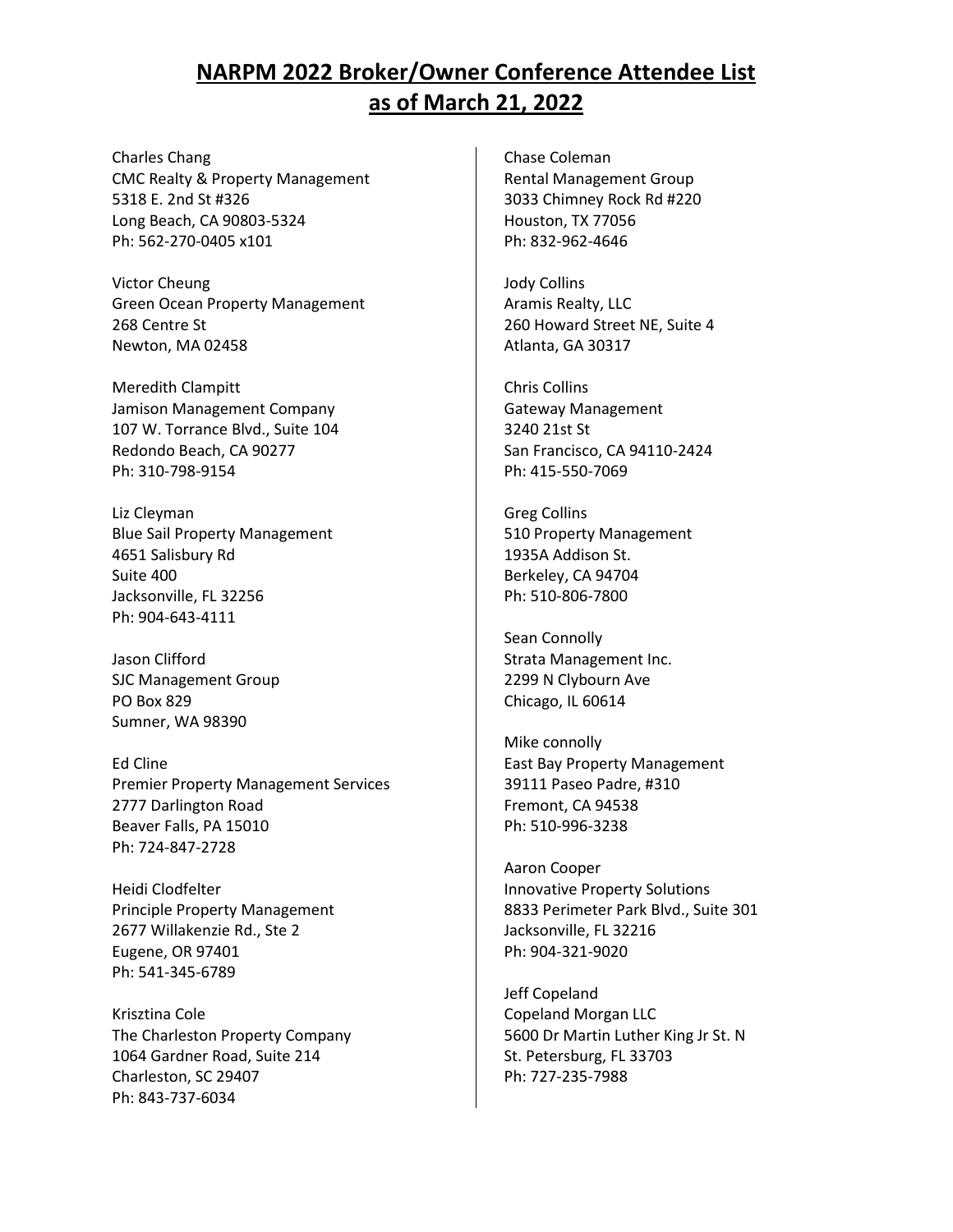Shannon Cornell PMI Arrico Realty and Property Management 2225 E Edgewood Dr Suite 4 LAKELAND, FL 33803 Ph: 863-606-1094

Kristen Correa Reedy Creek Management Services LLC 1527 W State Hwy 114, #500 Grapevine, TX 76051

Benton Cotter Keep Management 2200 E River Rd Ste 103 Tucson, AZ 85718

Bradley Cotton Cotton Property Management 5710 Oleander Dr., Suite 108 Wilmington, NC 28403

Michelle Cowley Advantage Property Management Services 415 Boulder Ct Ste 300 Pleasanton, CA 94566 Ph: 925-273-9865

Russ Cowley Advantage Property Management Services 415 Boulder Ct Ste 300 Pleasanton, CA 94566 Ph: 925-273-9865

Cara Cragin Rent Appeal. Inc 1784 Century Blvd Suite B Atlanta, GA 30345

Nicolle Crim Watson Property Management 1390 North Hancock Rd. Clermont, FL 34711 Ph: 352-536-6650

Rosemary Croney 3G Properties Group 2611 Cross Timbers Rd. Flower Mound, TX 75028 Ph: 940-262-0091

Mark Cropper Nestwell 8813 S Redwood Road Ste D1 Salt Lake City, UT 84088 Ph: 801-268-4134

Wolfgang Croskey Bruce Croskey Real Estate 745 Railroad Ave Pittsburg, CA 94565 Ph: 925-415-6076

Tom Cummings TJC Real Estate 8686 E 25th Place Denver, CO 80238 Ph: 303-324-8785

Marc Cunningham Grace Property Management & Real Estate 2518 Bluestem Willow Dr. #105 Loveland, CO 80538 Ph: 303-255-1990

Sam Curci Longmont Property Group 752 17th Ave, Ste 200 Longmont, CO 80501 Ph: 720-449-4119

Robin Daer Crown Property Management 552 N Colorado St. Suite 101 Kennewick, WA 99336 Ph: 509-737-3036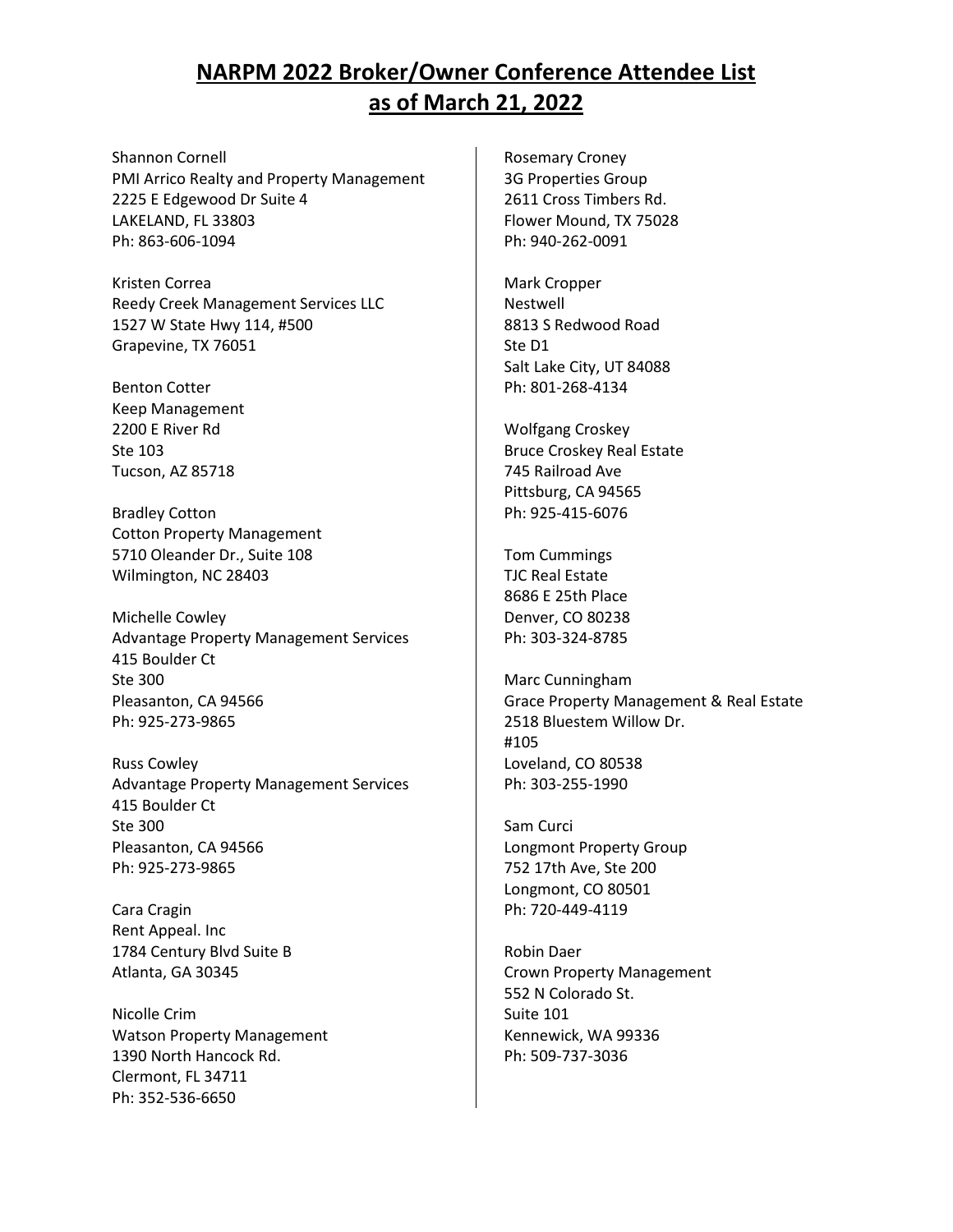Roy Daniels Daniels and Daniels Real Estate 433 Kitty Hawk Rd. Ste. 212 Universal City, TX 78148 Ph: 210-764-3444

Fran Daniels Daniels and Daniels Real Estate 433 Kitty Hawk Rd. Ste. 212 Universal City, TX 78148 Ph: 210-764-3444

Brenda Davila Realty Concierges, Keller Williams 2823 E Southcross Blvd San Antonio, TX 78223 Ph: 210-725-7651

Monte Davis Monte Davis Property Management 12303 Buffalo Grove Cove Austin, TX 78739 Ph: 512-686-3418

Milton De La Cruz Lakeland Homes and Realty, LLC 2130 E Edgewood Dr Suite #1 Lakeland, FL 33803 Ph: 863-899-6030

Sherri Decker Bee Good Realty 1118 Branwell Drive Morrsiville, NC 27703 Ph: 919-480-6230

Amy Delacruz Renters Warehouse SE Virginia 1354 Kempsville Rd Suite 102 Chesapeake, VA 23320 Ph: 757-272-1616

Lori DePew Open Door Rentals and Real Estate 500 S Grandstaff Dr., Ste F Auburn, IN 46710 Ph: 260-333-RENT

Tom DeWine Trustmark Property Management 19230 Stone Oak Pkwy., #260 San Antonio, TX 78258

Janie Diggs Liberty Real Estate Services 401 S. Main St. Hinesville, GA 31313 Ph: 912-877-6600

Duke Dodson Dodson Property Management 409 E Main St Suite 301 Richmond, VA 23219 Ph: 804-426-4148

Matthew Doerbaum Lone Star Realty & Property Management, Inc. 1020 W Jasper Dr Killeen, TX 76542 Ph: 254-699-7003

Tim Doerbaum Lone Star Realty & Property Management, Inc. 1020 W Jasper Dr Killeen, TX 76542 Ph: 254-699-7003

Greg Doering GDAA Pure 2300 Greenhill Dr. Round Rock, TX 78664 Ph: 512-784-6449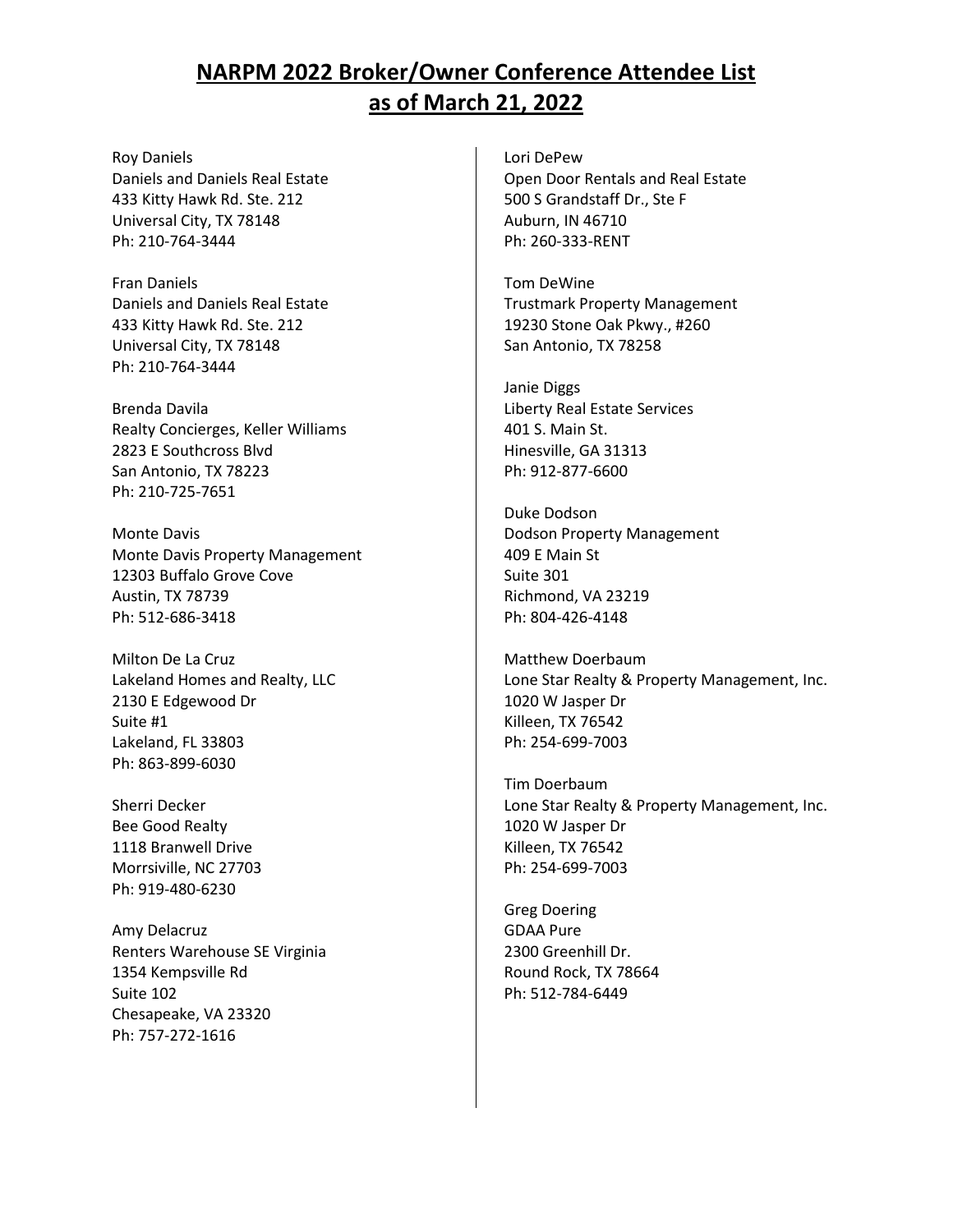Julie Dokoupil Henderson Management & Real Estate P.O. Box 2229 5202 Granite St Loveland, CO 80539 Ph: 970-227-6230

Lauren Dowling Beyond the Lease Realty, LLC 411 Humphrey Dr. Buda, TX 78610 Ph: 512-751-9944

Niki Doyon Kerr Properties, Inc. PO Box 1308 Gresham, OR 97030-0271 Ph: 503-666-0922

Dale Dresel Cactus Mountain Properties 37459 W Frascati Ave Maricopa, AZ 85138 Ph: 480-369-8277

Mike Dunfee Mike Dunfee Group 525 E. Seaside Way #101A Long Beach, CA 90802 Ph: 562-493-1400

Kyle Dwyer Asset Hero Property Management 1251 Barron Road College Station, TX 77845 Ph: 979-353-2567

Devin Easterlin SJA Property Management 16398 NE 85th st Redmond, WA 98052 Ph: 425-285-1324

Andrew Edwards Tier One Real Estate 2715 E 3300 S Salt Lake City, UT 84109 Ph: 801-486-6200

Charles Edwards H. A. Edwards, Inc. 2030 9th Street Tuscaloosa, AL 35401 Ph: 205-345-1440

William Edwards H.A. Edwards, Inc. 2030 9th Street Tuscaloosa, AL 35401 Ph: 205-345-1440

Rick Ellis, CPM ELLIS HomeSource, AMO 6230 N. Beltline Road, Suite 318 Irving, TX 75063 Ph: 469-442-1974

Mike Erickson Crown Property Management 552 N. Colorado St Suite 101 Kennewick, WA 99336 Ph: 509-619-7363

Jason Evans Trio Property Management Inc. 1000 Willagillespie Rd., Ste 206 Eugene, OR 97401 Ph: 541-434-1900

Jennifer Evans Trio Property Management Inc. 1000 Willagillespie Rd., Ste 206 Eugene, OR 97401 Ph: 541-434-1900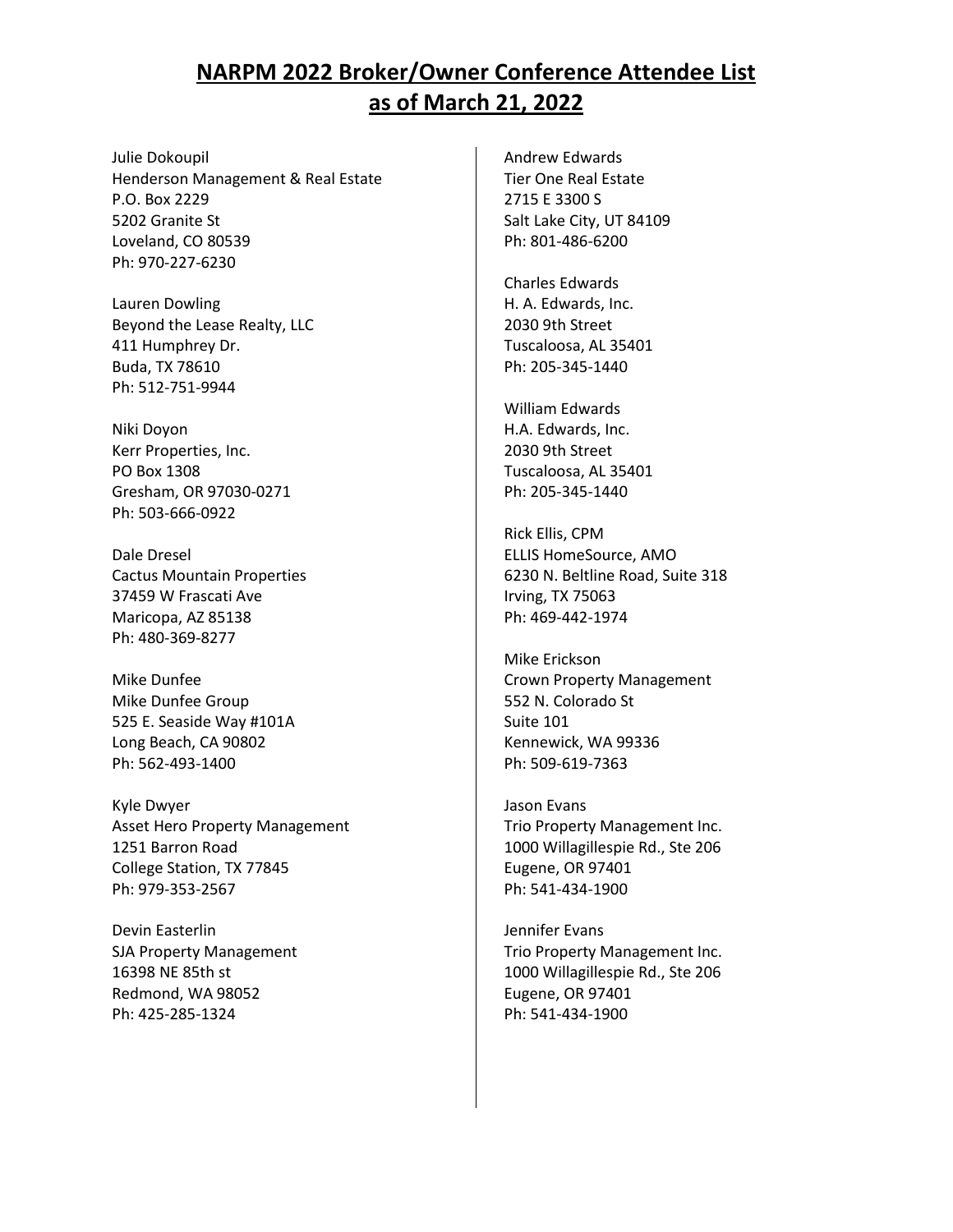ALLEN FAHRNI Fahrni Realty, Inc. 98-277 KAMEHAMEHA HWY Aiea, HI 96701 Ph: 808-486-4166

Kevin Fairfax Fairfax Property Management PO Box 51715 Durham, NC 27717

Paulette Fairfax Fairfax Property Management PO Box 51715 Durham, NC 27717

Kyle Felts Property Management Connection 807 Bradford Ave Nashville, TN 37204

Shirley Feltt Indiana Wesleyan University 4201 S. Washington Street Marion, IN 46953 Ph: 765-677-2387

Rodney Fentress Keyrenter of Hampton Roads 681 N. Battlefield Blvd Unit L Chesapeake, VA 23320 Ph: 757-932-2879

Patricia Fernandez The IML Group 325 E. Hopkins San Marcos, TX 78666 Ph: 512-665-1120

Ashley Ferrier First Class Realty 13803 Jarvis Rd Cypress, TX 77429 Ph: 281-807-4700

Trish Ferrier First Class Realty Inc First Class Realty Inc 13803 Jarvis Rd Cypress, TX 77429 Ph: 281-807-4700

Scott Ficek Rental Management Guys 34 Thirteenth Ave NE Suite B002E Minneapolis, MN 55413 Ph: 612-888-4888

Jon Fidero Vesta Property Management, LLC PO Box 1762 Front Royal, VA 22630

Janet Fields Oak Trust Properties 7301 Rivers Ave Ste 241 North Charleston, SC 29406 Ph: 843-804-9991

Brenda Fields Walker Real Estate Rentals 854 Missouri Ave Saint Robert, MO 65584 Ph: 573-855-9304

Angie Finch New Day Property Management 4740 Flintridge Drive Suite 203 Colorado Springs, CO 80918 Ph: 719-639-8364

Steve Fithian Frontline Property Management, Inc 3000 Race Street Ste 132 Fort Worth, TX 76111 Ph: 817-377-3190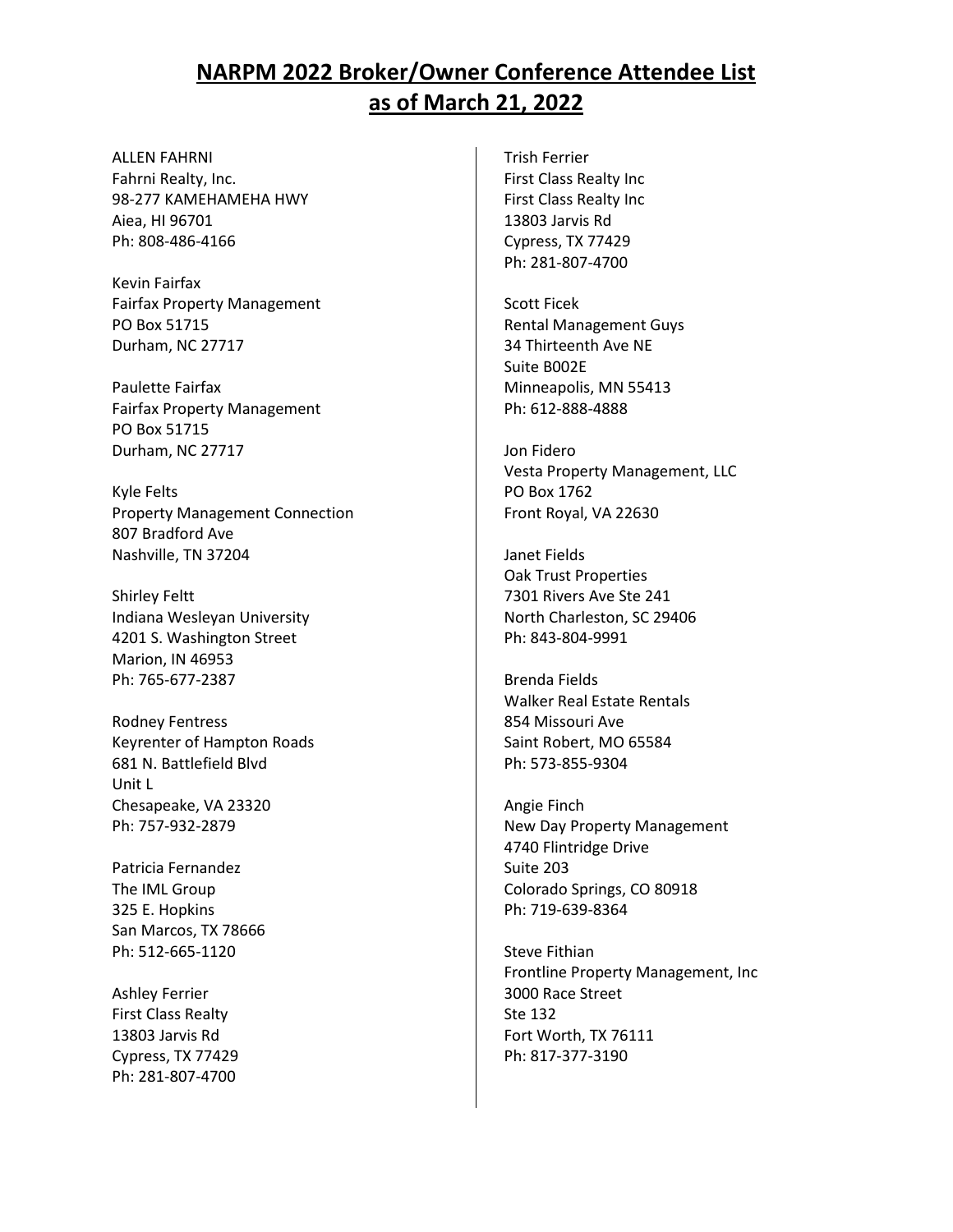Angela Fleshman Dodson Property Management 6192 Pond Grass Road Suite 300 Mechanicsville, VA 23111 Ph: 804-503-7309

Carly Florez RentWise Property Management PO Box 191208 Boise, ID 83719 Ph: 208-949-3083

Brian Folden Fireside Property Management 2111 Lincoln Ave San Jose, CA 95125 Ph: 408-410-4131

Kendra Folden Fireside Property Management 2111 Lincoln Ave San Jose, CA 95125 Ph: 408-410-4132

Susann Fortney Classic Property Management 2415 Avenue J Suite 100 Arlington, TX 76006 Ph: 817-640-2064

Babs Foster Armadillo Property Management 521 N Taft Hill Rd Fort Collins, CO 80521 Ph: 970-482-9293

Jessica Foster Atrium Management Company 211 South Bumby Avenue 1110 Orlando, FL 32803 Ph: (407) 585-2721

Stephen Foster Fobra Real Estate, Inc. 414 Belforte Ave Lakeway, TX 78734 Ph: 210-414-2900

Michael Francis Rollingwood Management Inc. 3355 Bee Cave Road #504 Austin, TX 78746 Ph: (512) 327-4451

Christopher Francis Rollingwood Management Inc. 3355 Bee Cave Road #504 Austin, TX 78746 Ph: 512-327-4451

Amber Garcia-Tijerina Jeanette Shelby, Realty 409 N Main St Elgin, TX 78621 Ph: 512-281-3412

Kit Garren RHOME 725 Spanish Oak Dr Cedar Mountain, NC 28718 Ph: 828-779-5504

Miranda Garrett 208.properties 250 W Bobwhite Court, Ste 325 Boise, ID 83706 Ph: 208-806-1648

Trevor Garrett Property Management Connection 807 Bradford Ave Nashville, TN 37204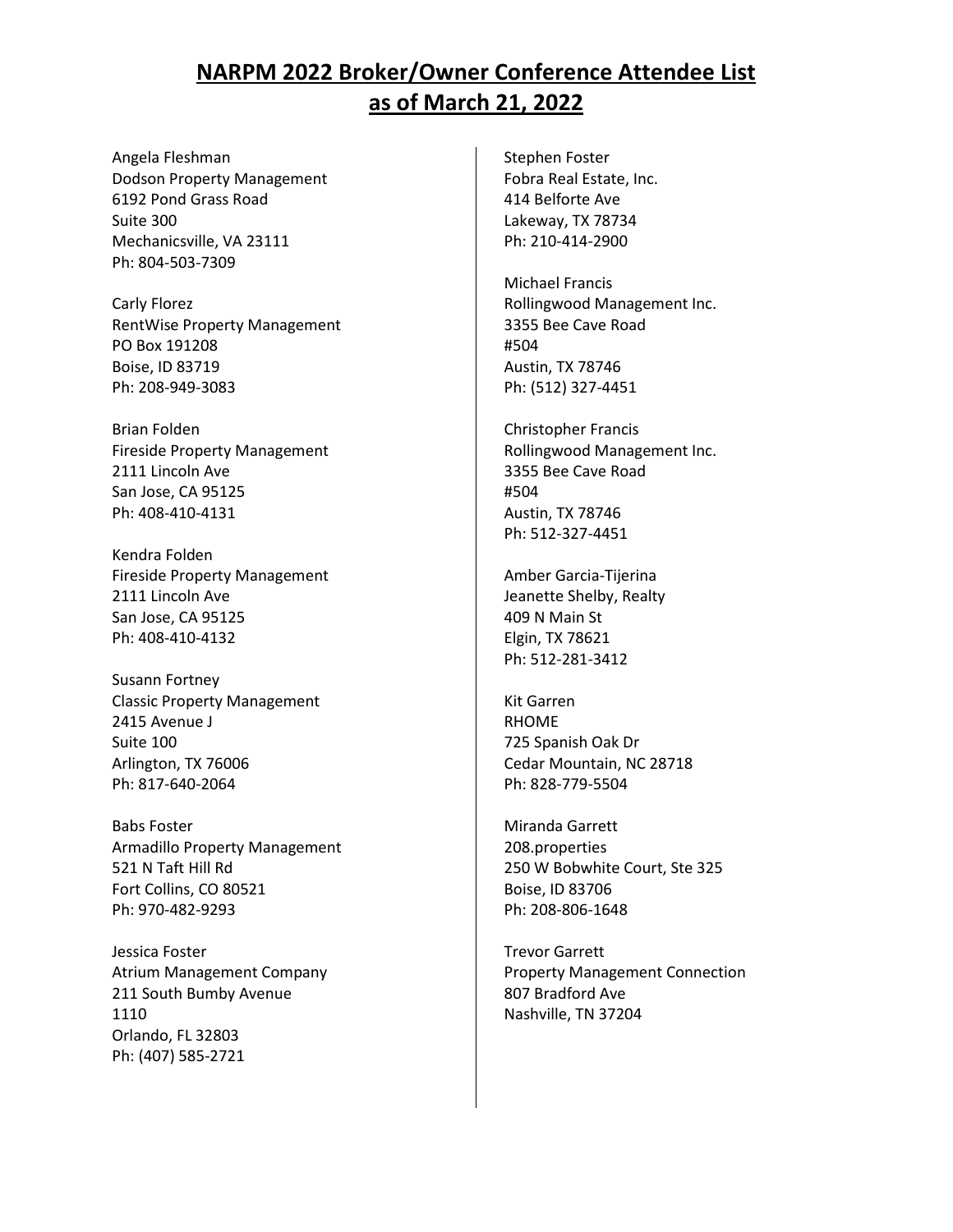Trish Garrison Real Property Management Alamo 7272 Wurzbach Road Suite 203 San Antonio, TX 78240 Ph: 210-787-3876

Daniel Garza Prosper Real Estate 218 10th Ave Suite 100 Eau Claire, WI 54703 Ph: 507-440-6553

Cortney Gill GSG Property Management 11961 Starcrest San Antonio, TX 78247

Soraya Gillespie Top Tier Property Management 7820 WORMANS MILL RD., Suite 165 FREDERICK, MD 21701 Ph: 301-778-5800

Melissa Gillispie JWB Property Management 7563 Philips Highway Suite 208 Jacksonville, FL 32256 Ph: 904-755-7777

Lindsey Gilmer River Mountain Properties 1520 N. Main St Ste 203 Blacksburg, VA 24060 Ph: 540-739-3378

Robert Gilstrap Title One Management, LLC PO Box 2203 Ste 2920 Cartersville, GA 30120 Ph: 678-792-2100

Carol Ginoza Zen Properties, Inc. 419 South St. Ste 168 Honolulu, HI 96813 Ph: 808-949-4318

Kevin Glenn IHS Property Management 307 S. Penn St. Kenewick, WA 99336 Ph: 509-572-9810

Amanda Gloor Edwards Property Management 1111 N. Walnut Ave New Braunfels, TX 78130 Ph: 830-515-5101

Marc Goldin The Goldin Group 2897 N Druid Hills Rd., NE #161 Atlanta, GA 30329 Ph: 404-728-4465

Angela Gonzales Moxie PM 2131 N. Collins St. #433-330 Arlington, TX 76011

Trisha Goodale Midwest Property Resources 701 SE 3rd St Lees Summit, MO 64063 Ph: 816-343-8255

Chris Goodale Midwest Property Resources 701 SE 3rd St Lees Summit, MO 64063 Ph: 816-343-8255

Christine Goodin, MPM PRANDI Property Management, Inc., CRMC ® 1321 Third Street San Rafael, CA 94901 Ph: 415-455-1372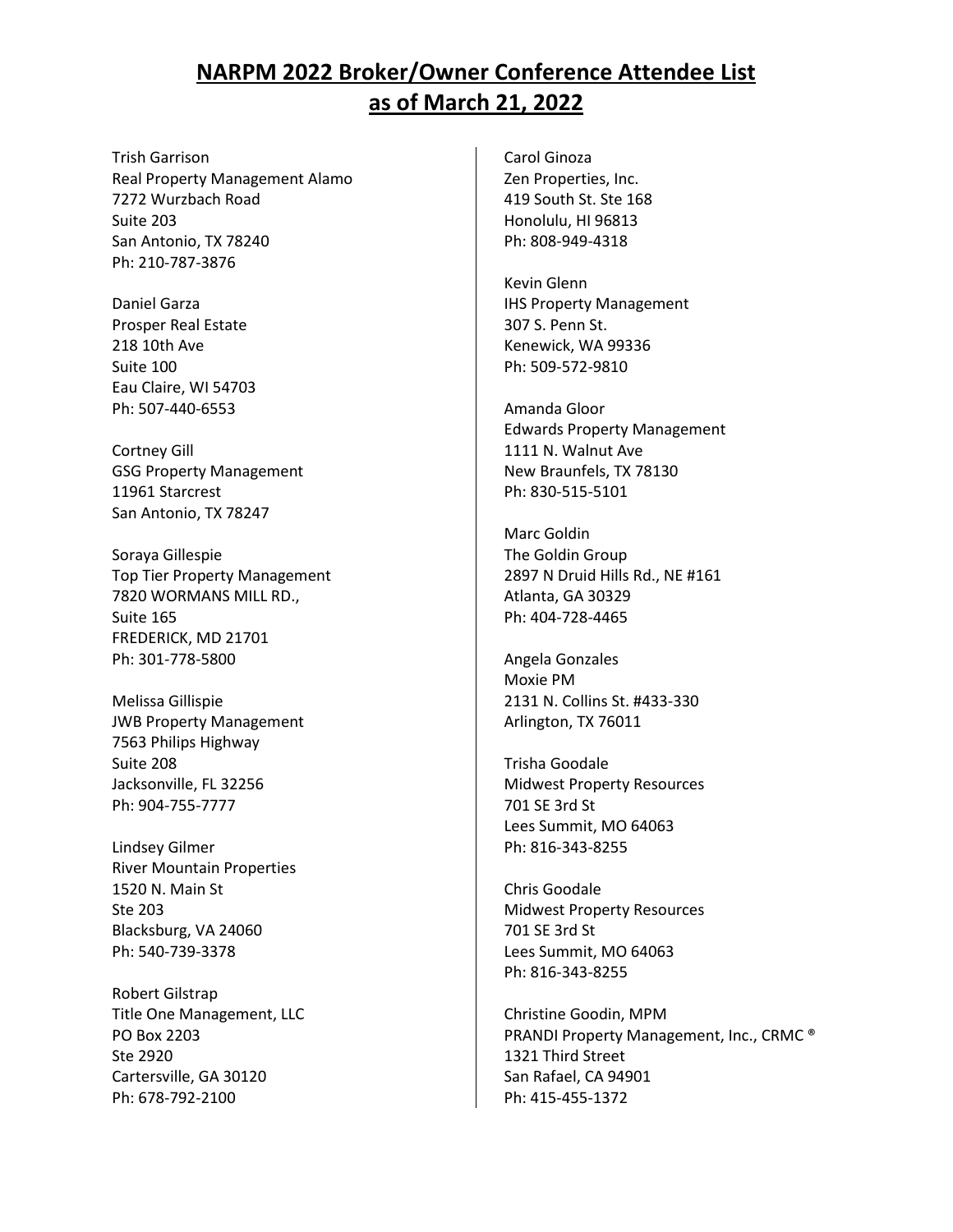Mendell Gosnell Centurion Real Estate Management, LLC 1365 Commercial St SE Salem, OR 97302 Ph: (971) 301-2693

Adam Greenberg Great Jones, A Roofstock Company 29 West 30th Street, 2nd Floor New York, NY 10001

Elliott Greenberg Rental Guys Property Management 78 Wood Pond Loop-Ponte Vedra, FL 32081 Ph: 904-254-2773

Thom Greenwood Keystone Brokers, Inc 275 Corporate Center Dr Suite F Hampton, GA 30228

Erica Griggs 1836 Realty & Property Management 1704 1/2 S. Congress Ave, Suite E Austin, TX 78704 Ph: 512-994-4323 ext 100

Copernicus Guerra Northwest Real Estate & Property Management 427 Cavayo Trail Helotes, TX 78023 Ph: 210-313-4402

Leslie Guevara Rental Management Group 3033 Chimney Rock Rd, Suite 220 Houston, TX 77056

Patricia Gully Property Professionals, Inc. 421 S Seguin Ave New Braunfels, TX 78130 Ph: 830-625-8065

Rose Gunnels RS Property Management 1755 Telstar Drive Suite 300 Colorado Springs, CO 80920 Ph: 719-661-5593

Matt Gurniak Someday Realty and Property Management PO Box 2173, Boerne, TX 78006 Ph: 210-420-0072

Lyle Haas Colorado Realty and Property Management, Inc. 12303 Airport Way Ste #160 Broomfield, CO 80021 Ph: 720-810-5758

Paula Haas Colorado Realty & Property Mgmt 12303 Airport Way Ste #160 Broomfield, CO 80021 Ph: 303-665-7368

Taylor Haas Colorado Realty and Property Management, Inc. 12303 Airport Way #160 Broomfield, CO 80021 Ph: 303-665-7368

JoAnna Hackett Hometown Properties of the Gulf Coast 25 W Cedar St., Ste 520 Pensacola, FL 32502 Ph: 850-912-9488

Travis Haines Candlewood Property Management LLC 1004 First St Ste 4 Stevens Point, WI 54481 Ph: 715-507-5095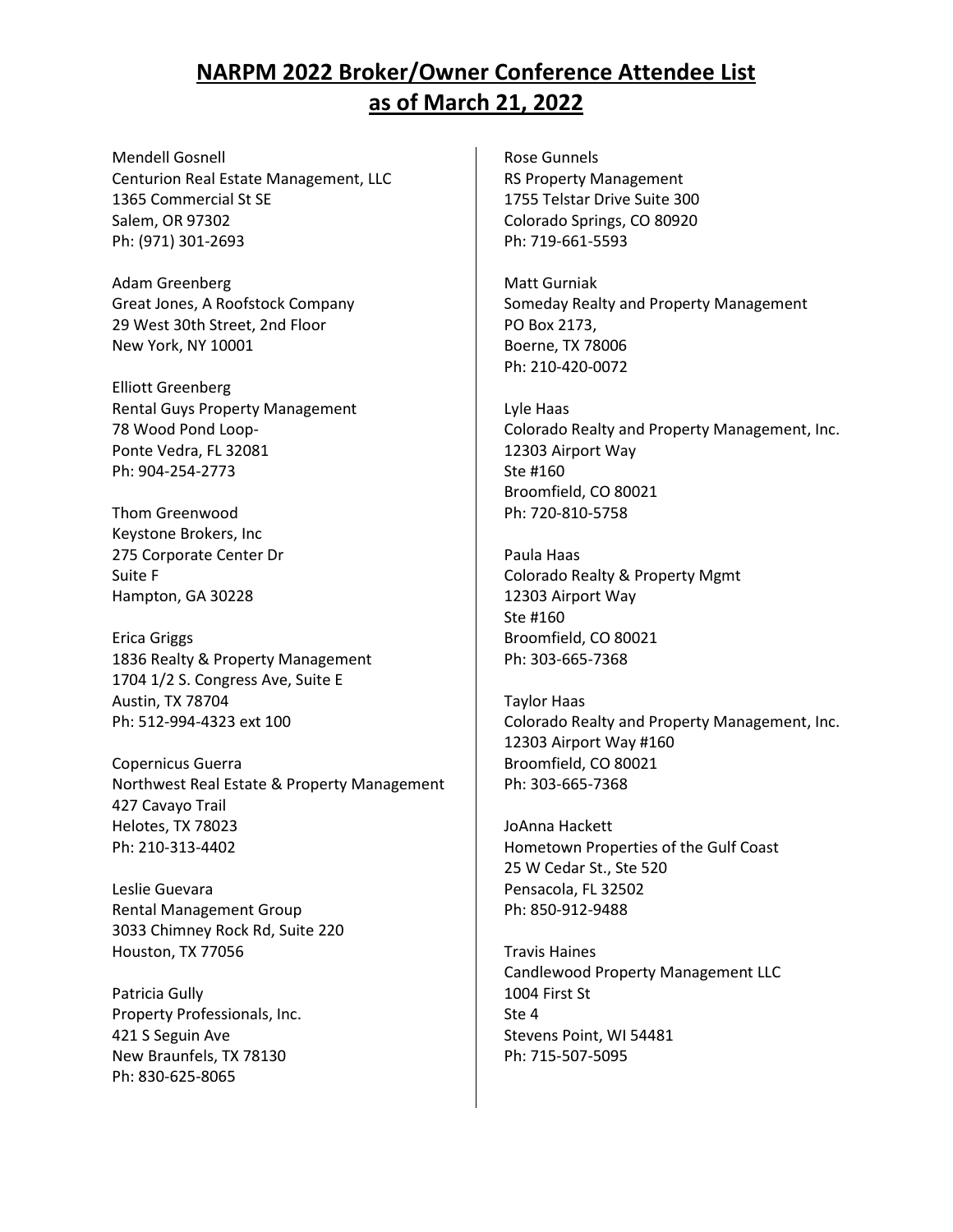Scott Hampton Hampton & Hampton Management and Leasing Inc, CRMC 6881 Kingspointe Parkway Suite 2 ORLANDO, FL 32819 Ph: 407-219-3297

Rollin Hansen 208.properties 250 W Bobwhite Court, Ste 325 Boise, ID 83706 Ph: 208-806-1648

Amy Hanson A Plus Management 2024 W 15th St., # F515 Plano, TX 75075 Ph: 469-215-2042

Wendell Hanson A Plus Management 2024 W. 15th Street #F515 Plano, TX 75075 Ph: 469-215-2042

Greg Harbert Harbert Company, Inc., REALTORS 1298 West Main Street GREENWOOD, IN 46142 Ph: 317-885-8858

Andrea Hardaway First Property Management 6170 Shallowford Rd Suite 102 Chattanooga, TN 37421 Ph: 423-475-7368

Danny Hardeman Blue Crown Properties 13901 Midway Rd 102-127 Dallas, TX 75244 Ph: 214-432-4115

Melissa Hargreaves Peace of Mind Property Managemnet P.O.Box 1915 Ellicott City, MD 21041 Ph: 443-574-5131

Adrian Harrell New Bridge Management 843 E. Main St Turlock, CA 95380 Ph: 209-668-6700

Jay Hartley Frontline Property Management, Inc 3000 Race Street, Suite 132 Fort Worth, TX 76111 Ph: 817-377-3190

Russell Hathcock Zen Rent Property Management 1855 E Southern Ave #112 Mesa, AZ 85204 Ph: 480-926-7525

Chuck Hattemer Poplar Homes 19925 Stevens Creek Blvd Suite 100 Cupertino, CA 95014 Ph: 408-899-8429

Brent Hawker Action Team Realty 6265 Lehman Drive Suite 100 Colorado Springs, CO 80917 Ph: 719-559-8401

Craig Hawker Action Team Realty 11576 South State Street, Suite 101A Draper, UT 84020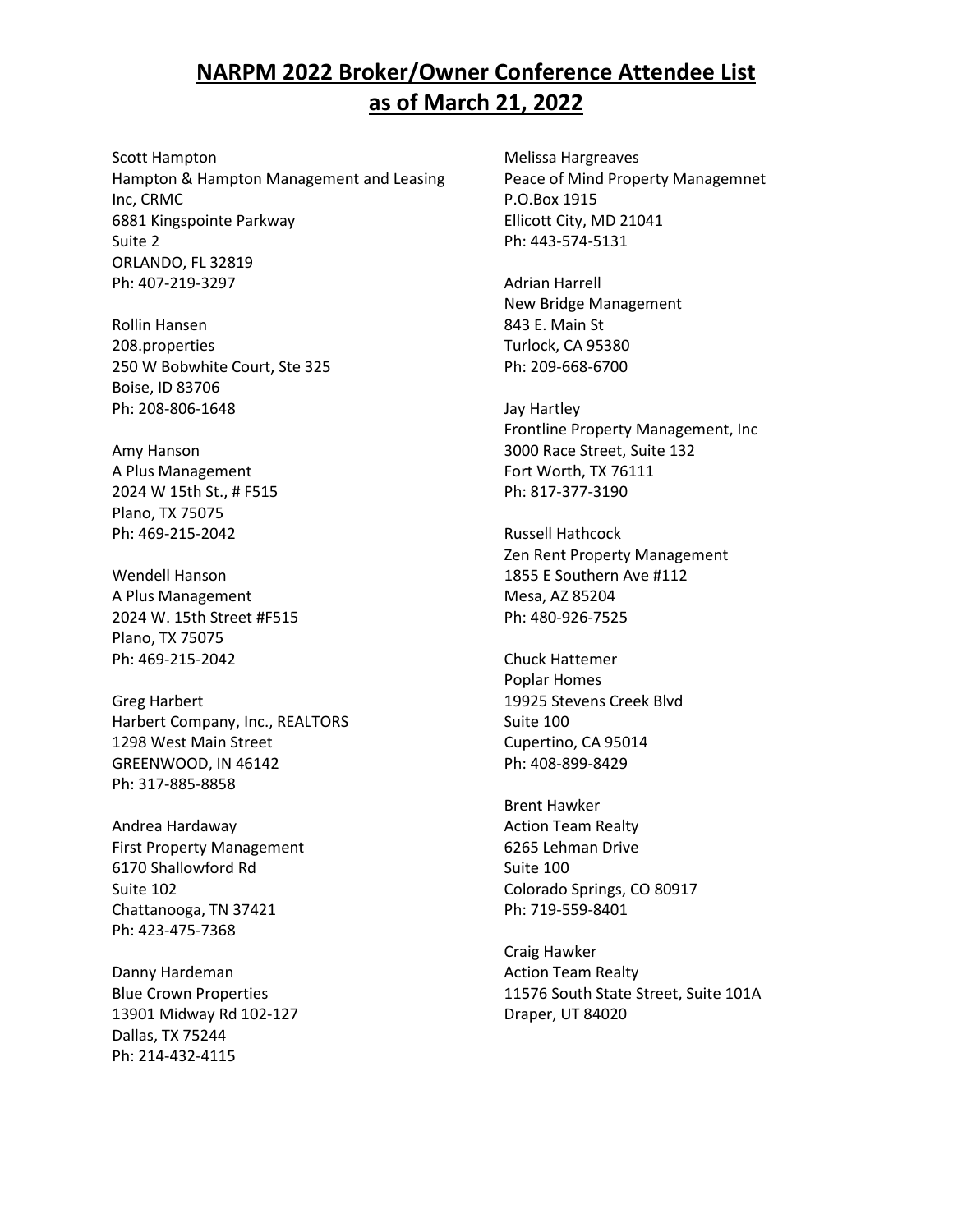Michael Hayes PMI Atlanta OTP 3372 Peachtree Rd NE Suite 115 Atlanta, GA 30326

Nick He GPS Renting 6131 NE Bothell Way Kenmore, WA 98028

Josh Heintz Evernest 1701 Oxmoor Rd Birmingham, AL 35209

Joseph Heisler Vesta Property Management, LLC 20 E 8th St Ste 4 Front Royal, VA 22630

Philip Henderson Henderson Properties, Inc. 3030 Latrobe Drive Charlotte, NC 28211

Paul Henderson Rhino Property Management 101 E. Fort Union Blvd Midvale, UT 84047 Ph: 801-699-1318

Kyle Hendricks Hendricks Property Management LLC 2227 LOCKHILL SELMA RD San Antonio, TX 78230 Ph: 210-344-3463

Lori Hendrix Dennis Property Management 1022 Land O Lakes Blvd. United States Lutz, FL 33558 Ph: 813-949-7444

Jaime Hensley American Leasing and Management, LLC 1508 S 21st Nederland, TX 77627

Christopher Hermanski Mainlander Property Management, Inc. PO Box 2028 3927 Lake Grove Ave. Lake Oswego, OR 97035 Ph: 503-343-0141

Craig Hertel Cliffside Property Management 468 Pennsfield Pl Ste 100 Thousand Oaks, CA 91360

Clayton Hertel Cliffside Property Management 468 Pennsfield Pl Ste 100 Thousand Oaks, CA 91360

Joanna Hidalgo PMI Costa Rica Escazu San Jose, COSTA RICA 10203

Tyson Hill Hometrend Property Management And Real Estate Inc 1819 E Souther, Ste A10 Mesa, AZ 85204

April Hines Mynd Management 1611 Telegraph Avenue Suite 1200 Oakland, CA 94612

Michael Hodges FPM Properties 10365 Hood Rd S Unit 205 Jacksonville, FL 32257 Ph: 904-497-4200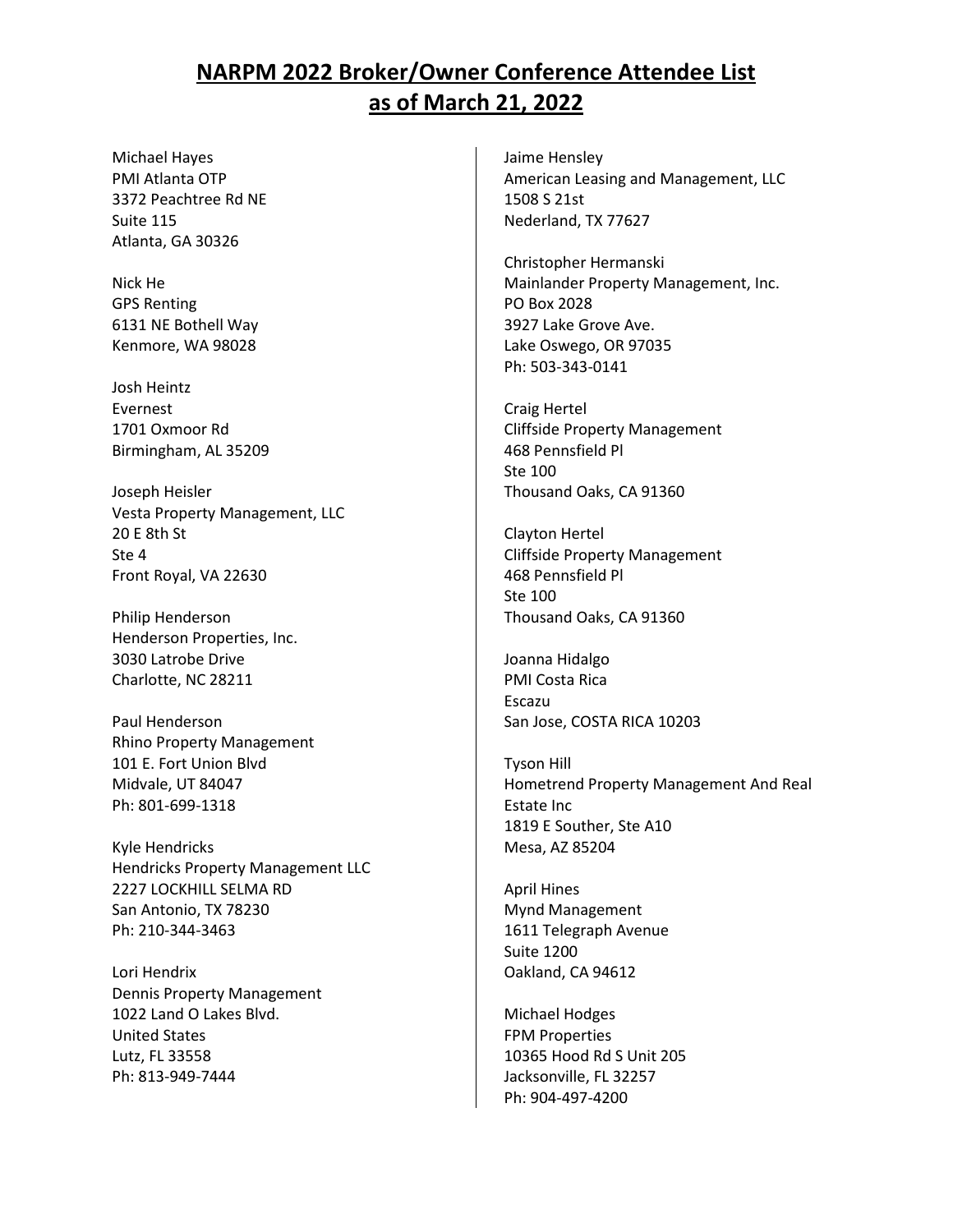Richard Hoey Active Renter 3602 E Greenway RD STE 105 PHOENIX, AZ 85032 Ph: 602-635-1063

Eric P. Hoglund Estey Real Estate and Property Management 216 First Street Benicia, CA 94510 Ph: 707-745-0924

Jill Hoglund Estey Real Estate and Property Management 216 First Street Benicia, CA 94510 Ph: 707-745-0924

Michelle Hollberg HNN Atlanta Inc 3212 E PONCE DE LEON AVE Scottdale, GA 30079 Ph: 404-784-0059

Brent Holmes Clockwork Property Management 14728 Pipeline Ave., Ste G Chino Hills, CA 91709 Ph: 909-548-0044

Tucker Holmes GreenHouse Mgmt NWA, powered by Better Homes and Gardens Real Estate Journey 523 SE 6th Street Bentonville, AR 72712 Ph: 479-935-1237

Becky Homer HBH Management, LLC PO Box 6862 ROUND ROCK, TX 78683 Ph: 512-439-3772

Steve Homer HBH Management, LLC PO Box 6862 ROUND ROCK, TX 78683 Ph: 512-439-3772

Heather Hoover Mavi Unlimited Property Management 6926 W Alaska Dr Lakewood, CO 80226

Michael Hoover Mavi Unlimited Property Management 6926 W Alaska Dr Lakewood, CO 80226 Ph: 720-771-8061

Collin Hopkins Keyrenter Property Management Salt Lake 81 E Fort Union Blvd Midvale, UT 84047

Sheila Hoppis-Brown Ok Red Door / HOA Partner 7220 S Western Ave., #103 Oklahoma City, OK 73139 Ph: 405-677-9116

Lisa Hudson Real Property Management of the Rockies 2120 S College Avenue Suite 5 Fort Collins, CO 80525 Ph: 970-658-0410

Blakely Hughes Nest Finders 283 holland Drive St Augustine, FL 32095 Ph: 904-434-5486

Maranda Hunnicutt Foothills Property Management of Anderson 2001 North Main Street Anderson, SC 29621 Ph: 864-760-1663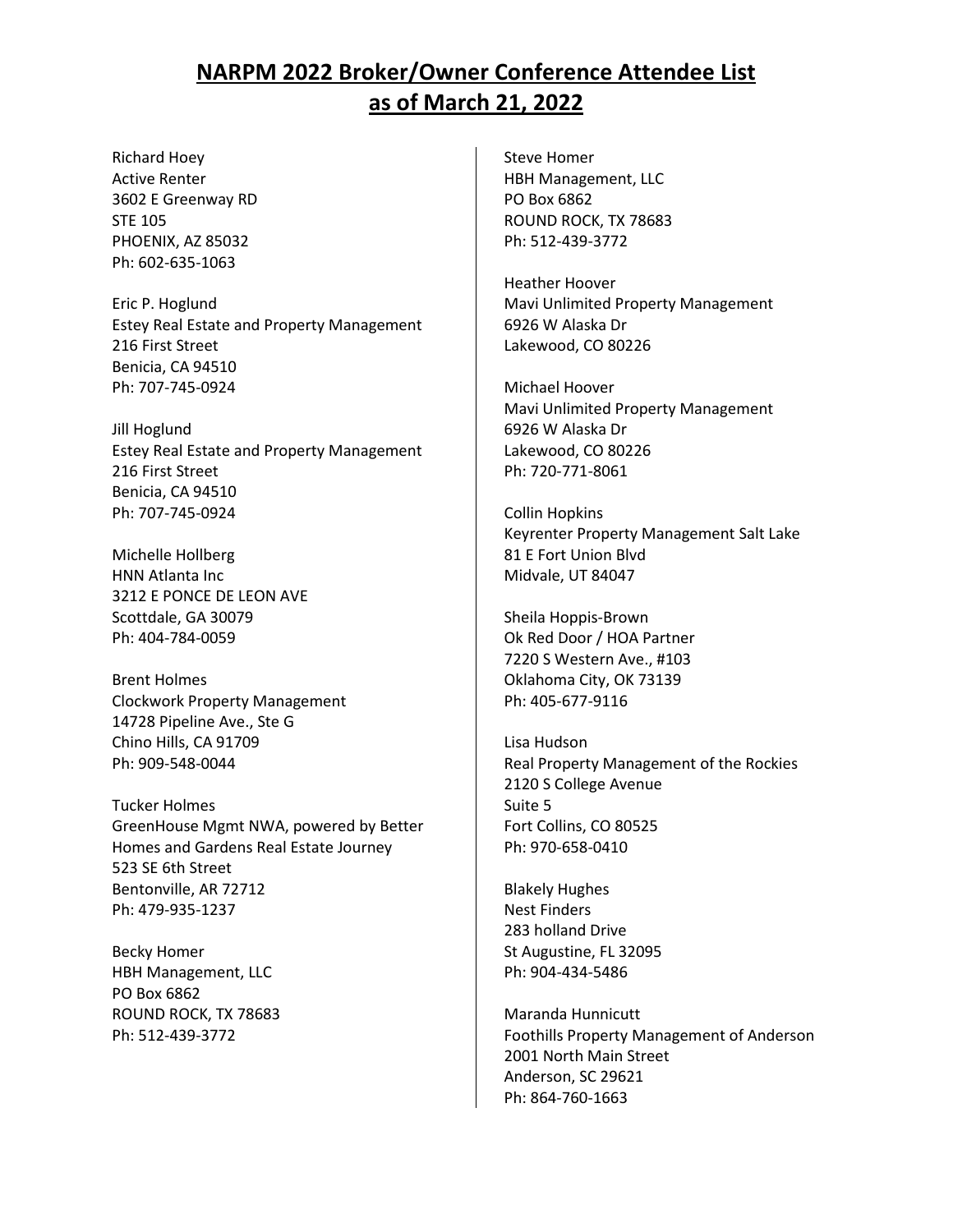Randy Huntley Property Management Advisors, Inc 8133 Leesburg Pike Ste 800 Vienna, VA 22182 Ph: 703-608-7840

Harley Huston Crown Property Management 552 N Colorado St. Suite 101 Kennewick, WA 99336 Ph: 509-619-7347

Marty Hutchison Property Management Services of Texas, Inc. 1747 Citadel Plaza Suite # 102 San Antonio, TX 78209 Ph: 210-218-7175

Rudy Huylebroeck Real Property Management Campanas 12702 Toepperwein Rd Ste 204 San Antonio, TX 78233 Ph: 210-314-1039

Jeanine Inderbitzen Premier Property Management Services 2777 Darlington Rd BEAVER FALLS, PA 15010 Ph: 724-847-2728

Regina Ingram Results Property Management 833 New Franklin Rd LaGrange, GA 30240 Ph: 706-298-4922

Dan Irwin Eagle Property Management 8841 Williamson Dr #70 Elk Grove, CA 95624 Ph: 916-714-0123

Tiffany Izenour Freedom Property Management and Sales LLC 9285 Corporate Cir Manassas, VA 20110 Ph: 703-330-1776

Tracy Jackson Hometown Properties of the Gulf Coast 25 W Cedar St Ste 520 Pensacola, FL 32502 Ph: 850-912-9488

Dan Jaqua Jaqua Realtors 414 W Milham Ave Portage, MI 49024

Diego Jaramillo Edinson Property Management 5050 Westheimer Rd., Ste. 200 Houston, TX 77056 Ph: 713-970-1038

Roland JeanCharles PMI JCM Realty Group 10630 N 56 Street #212 S-212 Temple Terrace, FL 33617 Ph: 813-333-9617

Bryan Jenkins AHI Properties- A PURE Property Management Company 8841 Helena Road Pelham, AL 35124 Ph: 205-588-1828

Nick Jensen Envy Property Management 972 E. Chambers St. #7 South Ogden, UT 84403 Ph: 801-388-4059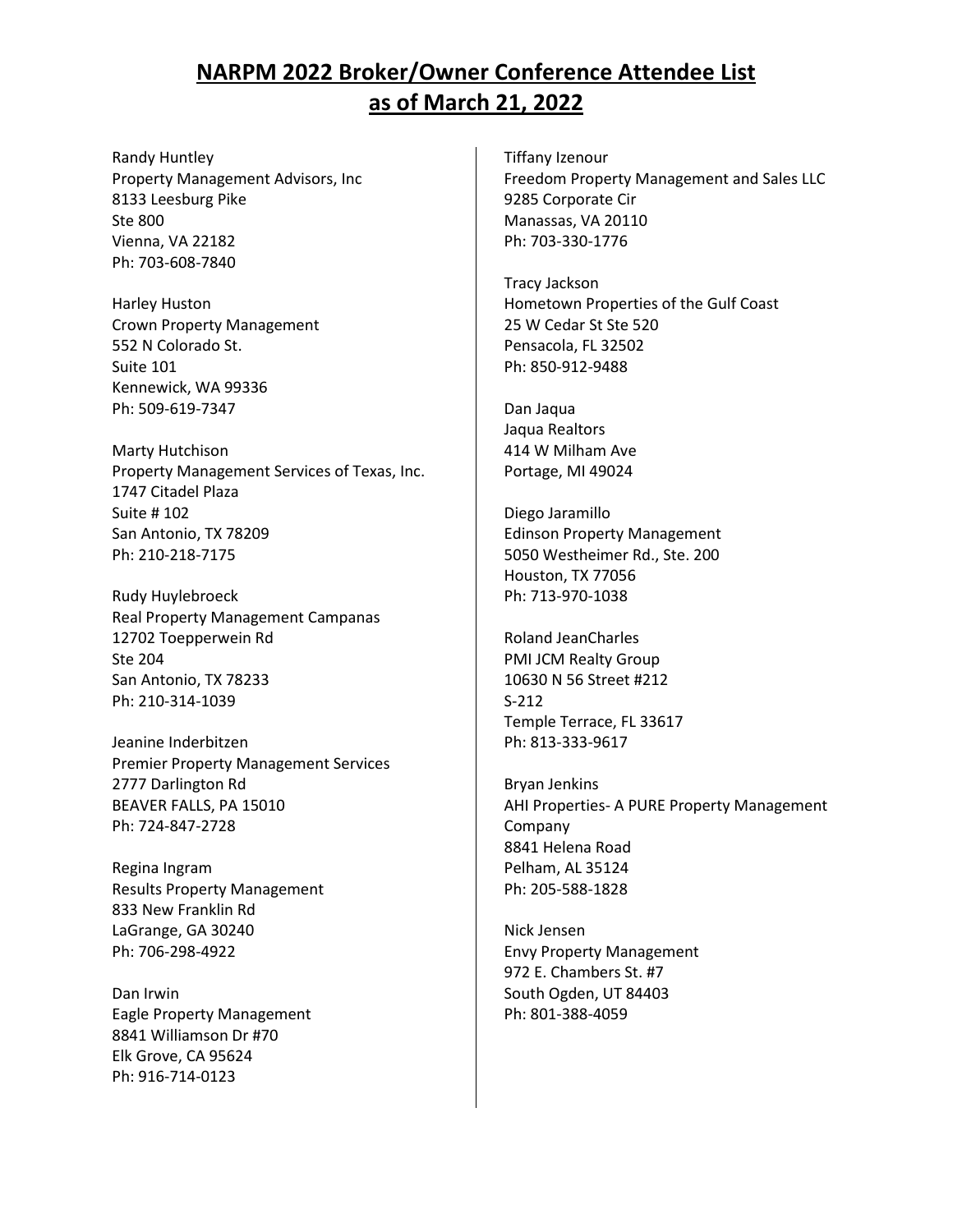J.J. Jensen Mainlander Property Management P.O. Box 2028 3927 Lake Grove Ave. Lake Oswego, OR 97035 Ph: 503-635-4477

Tanya Jensen Envy Property Management 972 E. Chambers St. #7 South Ogden, UT 84403 Ph: 801-337-4337

Ernest Johnson Browning-Gordon, a Clearbrook Company 1900 Church Street #203 NASHVILLE, TN 37203 Ph: 615-250-7777

Brad Johnson Sweyer Property Management 1612 Military Cutoff Rd Suite 101 Wilmington, NC 28403 Ph: 910-256-3031

Jessica Joles Henderson Management & Real Estate PO Box 2229 Loveland, CO 80539

Tammie Jones Open Door Rentals and Real Estate 500 S Grandstaff Dr Ste F Auburn, IN 46710 Ph: 260-333-RENT

Robert Jones Robtco Property Management 206 Riggs RD NE WASHINGTON, DC 20011 Ph: 202-562-2779

Tandra Jones TGI Property Management & Consulting, LLC 6650 Rivers Avenue Charleston, SC 29406 Ph: 843-410-9958

Mark Jones PMI Midwest 7275 N. Shadeland Ave., Suite 2 Indianapolis, IN 46250 Ph: 317-546-3482

Dennis Jones TGI Property Management & Consulting, LLC 6650 Rivers Ave Charleston, SC 29406 Ph: 843-410-9958

Karen Jordan HBR Rentals 672 West 11th Street, Ste. 380 Tracy, CA 95376 Ph: 209-833-4000 X114

Ian Joseph The Joseph Group 100 2nd Ave S, Ste 200 Edmonds, WA 98020 Ph: 425-250-5559

Shawn Kahawai Properties International Limited 98-027 Hekaha Street #37 Aiea, HI 96701

Paul Kankowski PURE Property Management 45249 Laurel Glen Circle Temecula, CA 92592 Ph: 951-225-4020

Rob Kazen 1st Choice Property Management 5664 Denton Hwy Fort Worth, TX 76148 Ph: 817-281-1300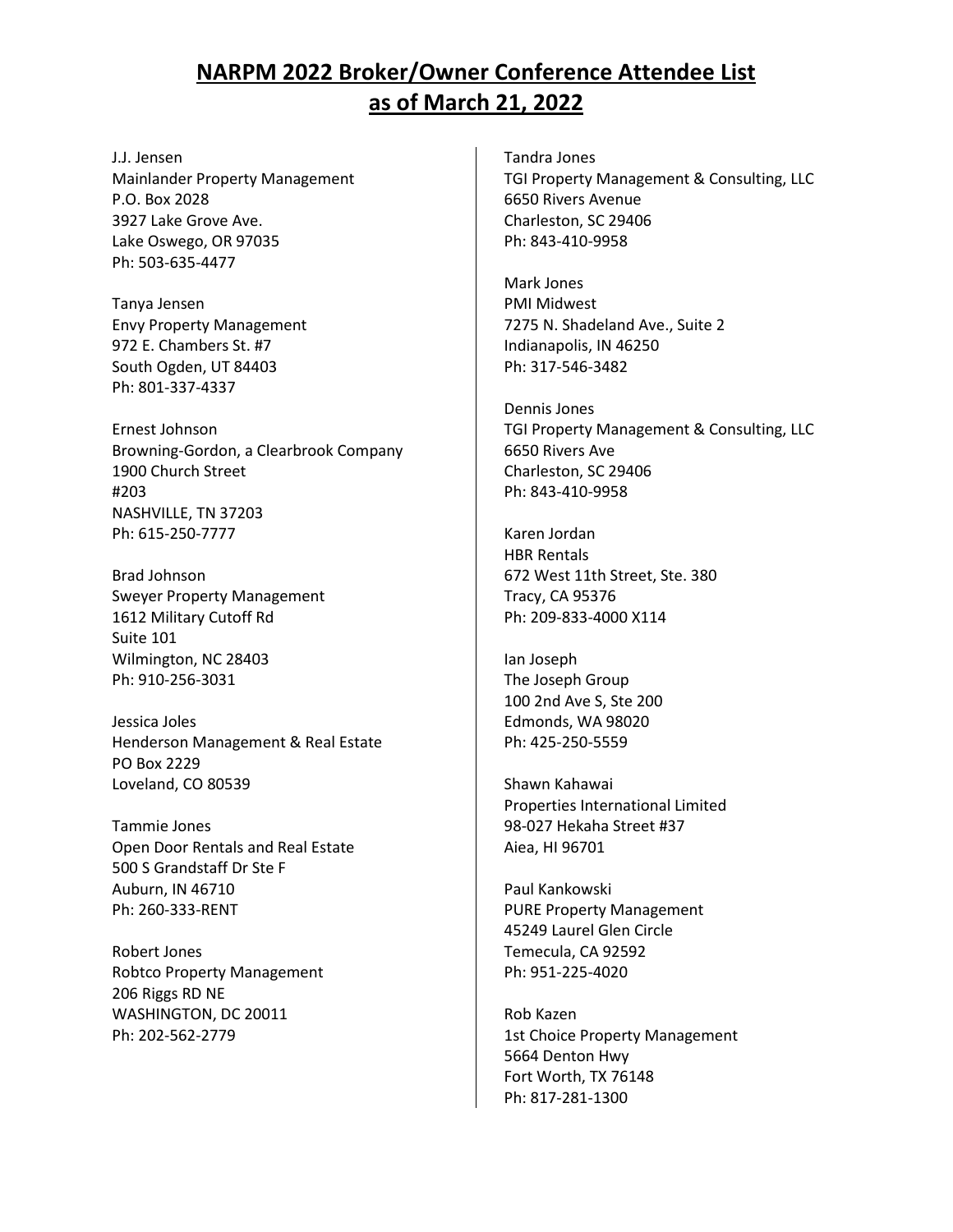Leslie Kazen 1st Choice Property Management 5664 Denton Hwy Fort Worth, TX 76148

Ashley Kerr Hendricks Property Management LLC 2227 LOCKHILL SELMA RD San Antonio, TX 78230 Ph: 210-344-3463

Sean Kerr Kerr Properties, Inc. PO Box 1308 Gresham, OR 97030-0271 Ph: 503-666-0922

Ryan Kile Kile Properties 110 W Broad St Forney, TX 75126

LaTonia Knox Fort Knox Property Management 11720 Amber Park Dr. Suite 160 PMB Alpharetta, GA 30009 Ph: 678-606-9333

Parker Kornegay Market South Management 1901 Bull Street Savannah, GA 31401 Ph: 912-238-0875

Brett Koster PMI Austin Metro 204 Finn St Lakeway, TX 78734

Jared Kott Marblestone Property Group LLC 3501 East 106th Street Suite 100 Chicago, IL 60617 Ph: 312-447-2349

Aaron Kramer Avalon Property Management Services 3113 Roswell Road, Ste 101 Marietta, GA 30062 Ph: 770-971-0025

Tal Kramer Avalon Property Management Services 3113 Roswell Road, Ste 101 Marietta, GA 30062 Ph: 770-971-0025

Jeanette Kramer Avalon Property Management Services 3113 Roswell Road, Ste 101 Marietta, GA 30062 Ph: 770-971-0025

Bob Kyle OKC Homes 4 You 7208 Lancelot Place Oklahoma City, OK 73132 Ph: 405-996-8987 ext 5

Leslie Kyle OKC Homes 4 You 7208 Lancelot Place Oklahoma City, OK 73132 Ph: 405-996-8987 ext 3

SARAH LAIDLER Accolade Property Management Group 407 North Pine Street Ellensburg, WA 98926 Ph: 509-933-2600

Alan Lam Quorum Properties Hawaii LLC 350 Ward Avenue, Suite 106 Honolulu, HI 96814-4004 Ph: 808-735-0100

Erin Landis Moxie PM 2131 N. Collins St. #433-330 Arlington, TX 76011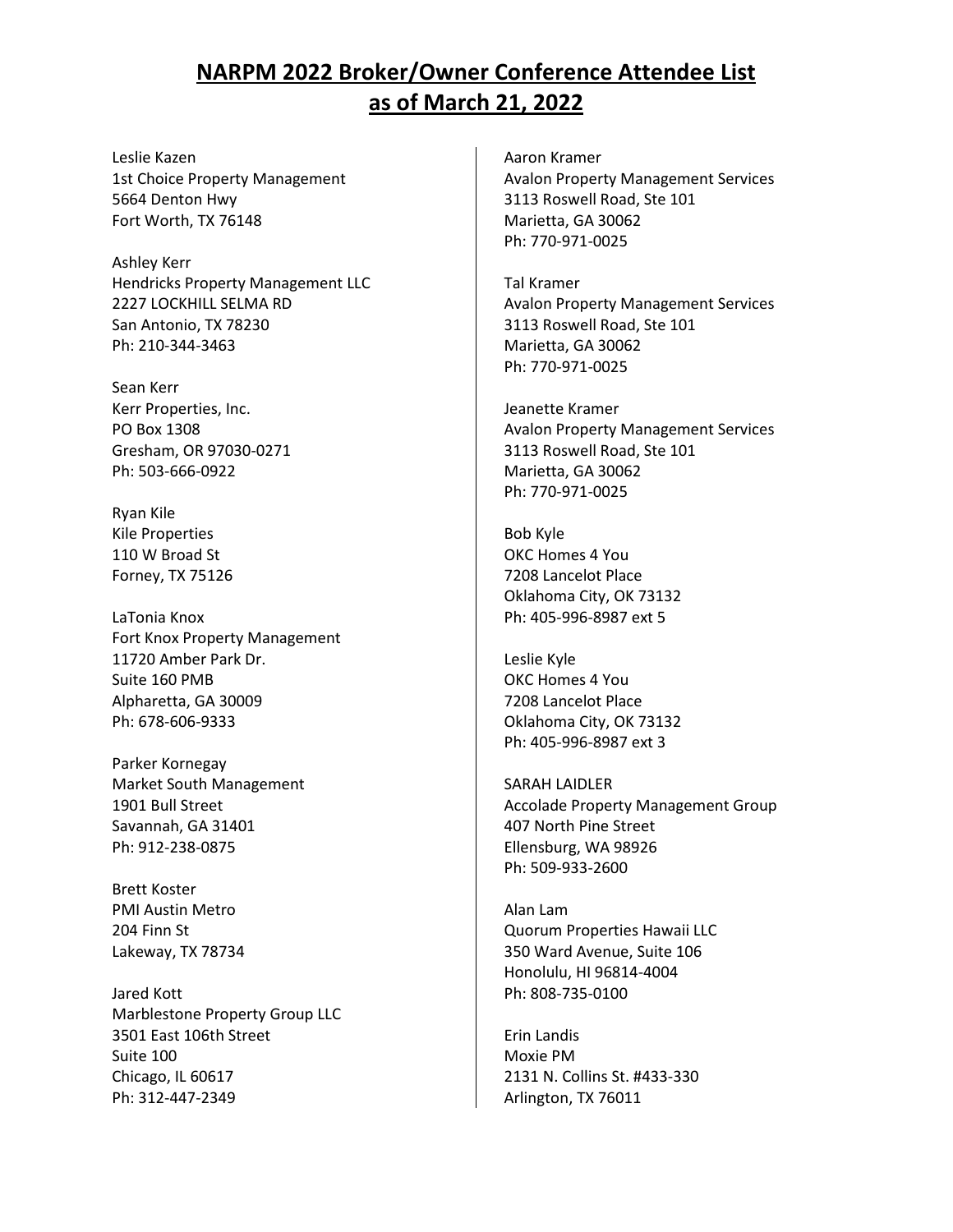Jeffrey Langum Courtyard Properties 3553 W. Memorial Rd. Oklahoma City, OK 73134

Christine Lanno St Cloud Property Grp. Inc 1350 Tennessee Ave Suite F Saint Cloud, FL 34769 Ph: 407-891-1672

David LaPlante PURE Property Management 50 University Ave Suite B342 Los Gatos, CA 95030 Ph: 530-386-6869

Shannon Lasky Concierge Property Management 20994 W. Verona Ave. Lake Villa, IL 60046 Ph: 847-875-9946

Charles Lassey ACL Property Management 225 W. Winton Ave #201 Hayward, CA 94544 Ph: 510-786-9025

Jarrett Lau Green Ocean Property Management 268 Centre St Newton, MA 02458

Kristi Lawrence Straight Up Realty & Property Management LLC 1526 Commercial Park Dr., Suite 2 Lakeland, FL 33801 Ph: 863-698-7547

DD Lee Skyline Properties Group 6460 Hwy 92 Suite 101 Acworth, GA 30102 Ph: 678-978-1858

Iris Lee Sunshine Properties 725 Weavers Ridge ary, NC 27519

Matt Leschber 1836 Property Management 1704 1/2 South Congress Suite E Austin, TX 78704 Ph: 512-994-4323

Chris Littleton PMI Georgia 170 Greencastle Rd. Tyrone, GA 30290 Ph: 678-782-1004

Donna Littleton PMI Georgia 170 Greencastle Rd. Tyrone, GA 30290 Ph: 678-782-1004

Bo Longgrear Disciple Property Management 11258 Ford Avenue, Suite 3 Richmond Hill, GA 31324 Ph: 912-452-1777

Carlyn Longgrear Disciple Property Management 11258 Ford Avenue, Suite 3 Richmond Hill, GA 31324 Ph: 912-452-1777

Brian Lopez-Rosa Suburban Spaces 4230 Gardendale St, Suite 501 San Antonio, TX 78229

Adona Lowery Landlord Property Mgmnt. 7300 Blanco Rd. #202 San Antonio, TX 78232 Ph: 210-492-1695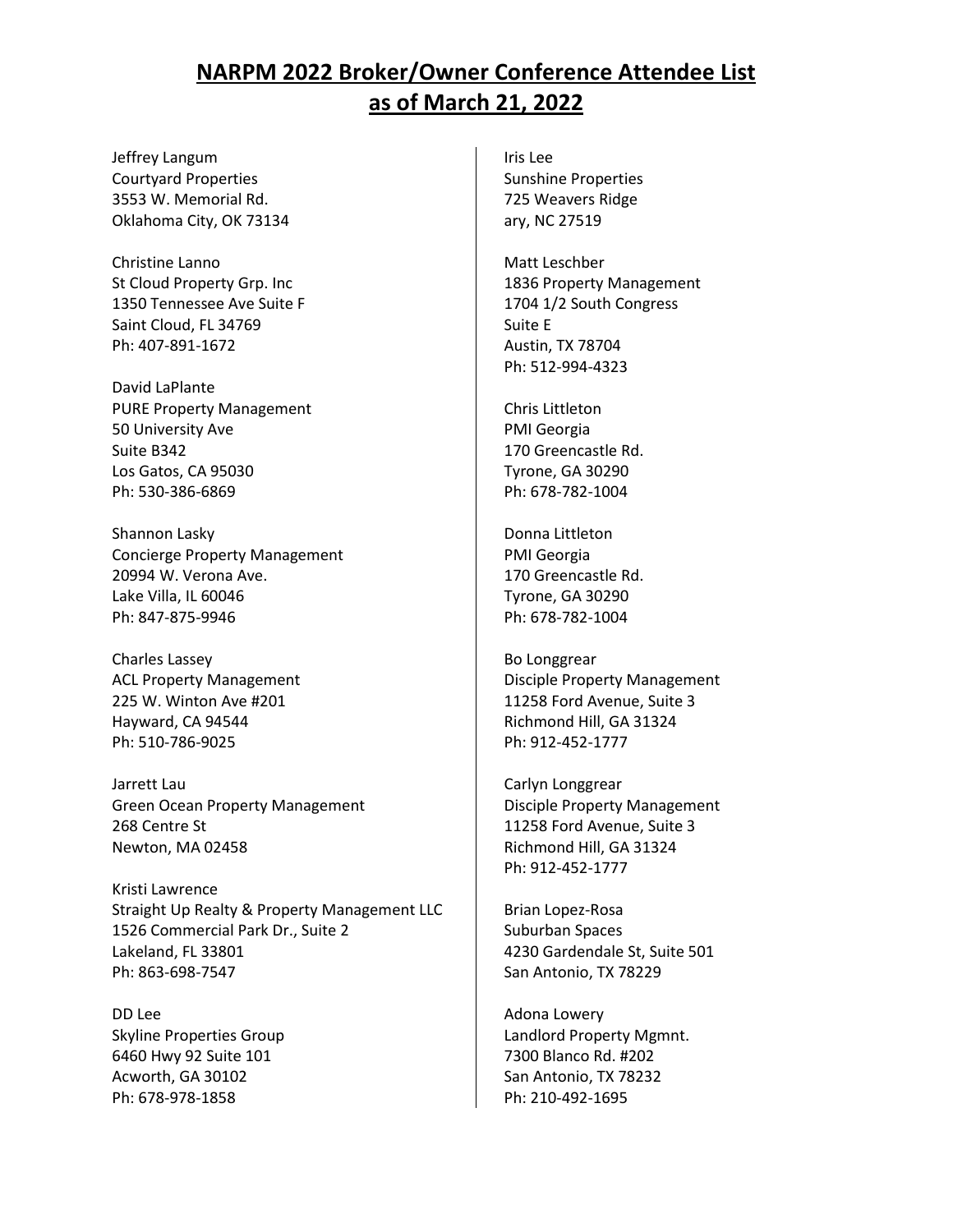Joey Lowry Signature Properties 5311 Lakeside Ave Richmond, VA 23228 Ph: 804-746-7466

Ari Lund Specialized Property Management 5720 LBJ Freeway #640 UNIT 400 Dallas, TX 75240 Ph: 972-233-1888

Kathryn MacGeraghty Blue Sage Property Management PO Box 2116 Sequim, WA 98382 Ph: 360-406-5252

Kit MacPherson Maple Leaf Real Estate LLC PO Box 75086 Seattle, WA 98175 Ph: 206-850-8095

Daniel Madison Carolina Moves 455 Congaree Road Greenville, SC 29607 Ph: 864-475-1234

Justin Mann Blackstone Group Leasing & Management 15 Circle St Rumford, RI 02916 Ph: 401-223-2838

Scott Martin Martin Property Management 19 Liberty Rd Bedford, MA 01730 Ph: 617-957-0166

Christine Martinez Grace Property Management 2200 E 104th Ave Suite 105 Thornton, CO 80233 Ph: 303-255-1990 ext 41

Nataliya Matejka Family Owned Property Management LLC 810 Travelers Blvd Suite C1 Summerville, SC 29485 Ph: 843-416-6021

Michael Mayes Red Team Real Estate 4455 Camp Bowie Blvd #114-166 Fort Worth, TX 76107 Ph: 817-308-1963

Cam McCaa Your Intown Home Property Management 156 Waverly Way NE Atlanta, GA 30307 Ph: 404-414-2496

Meghan McCallum GC Realty & Development LLC 219 E Irving Park Rd Roselle, IL 60172 Ph: 847-800-4635

Caren McCourt-Crane McCourt Property Management LLC 5002 Gateway Court Midland, TX 79707 Ph: 432-520-8334

Michael McCreary McCreary Realty Management, Inc., AMO 390 Roswell Street Northeast Suite 200 Marietta, GA 30060 Ph: 770-427-5711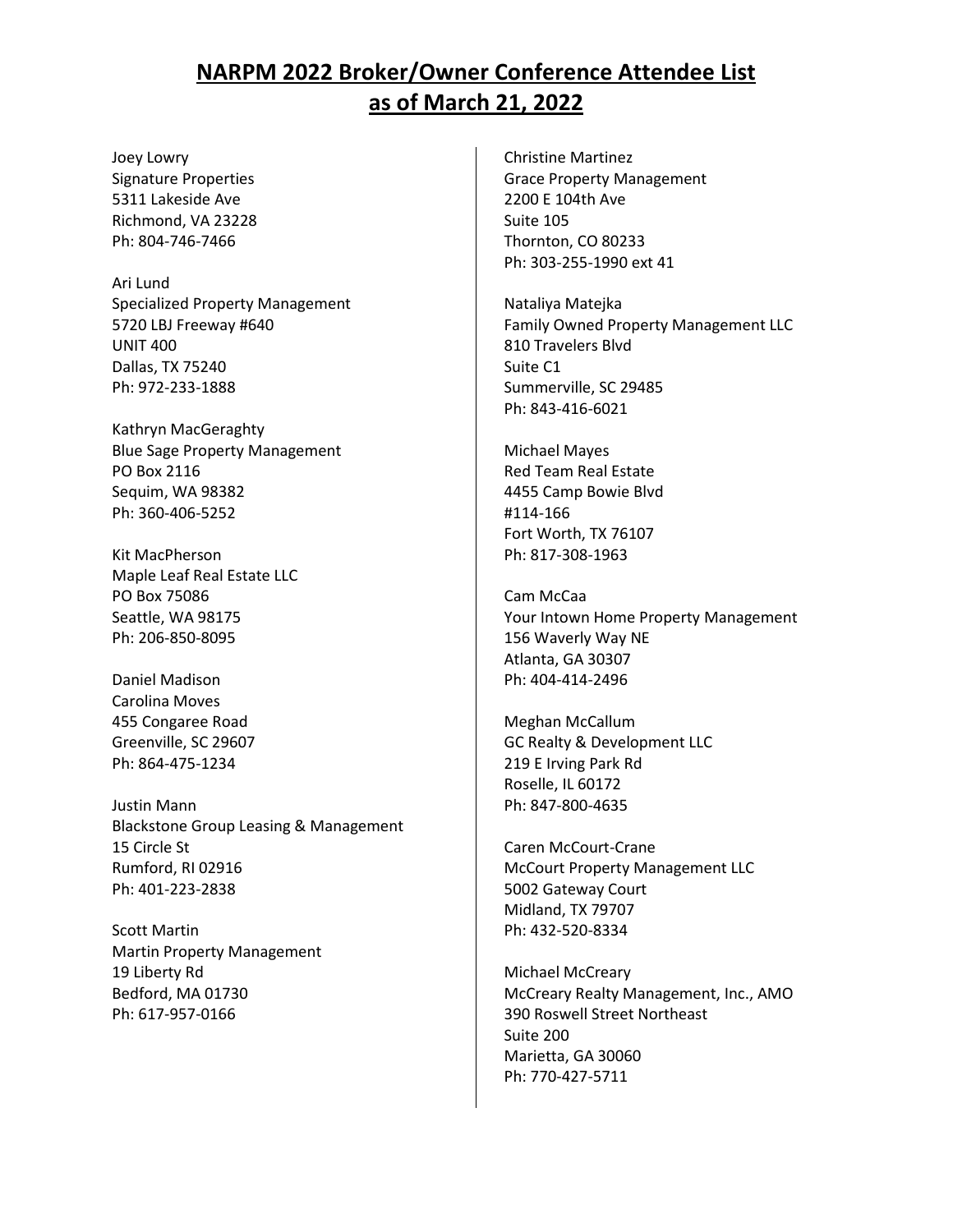Vickie McDaniel Gates Management & Realty 236 Orange Grove Street Hillsborough, NC 27278 Ph: 919.732.5858

Carson McFadden Bobcat Property Management 800 College Pkwy Suite 4 Carson City, NV 89706 Ph: 775-461-0081

Kendahl McIntyre The Management House 2409- 107 Crabtree Blvd Raleigh, NC 27604

Russell McMackins Renters Warehouse - SE Virginia 1354 Kempsville Road, Suite 102 Chesapeake, VA 23320 Ph: 757.272.1616

Scott McManus Captex Property Management 4515 Menchaca Rd Ste., #100 Austin, TX 78753 Ph: 512-444-1300 x 304

Katie McNeeley Jim McNeeley Real Estate & Property Management, Inc. 1519 SW Marlow Ave Portland, OR 97225 Ph: 503.292.8125

Patrick McVey PMI Fox Valley 1331 American Dr Neenah, WI 54956

Louis Melo Atlantis Properties 10 Jackson St, Ste 107 Los Gatos, CA 95030 Ph: 408-354-8910

Lilia Mendoza Key Properties 4229 Benbrook hwy 377 Fort Worth, TX 76116 Ph: 817-263-7866

Michael Mengden Terra Residential Services,Inc 9977 W Sam Houston Pkwy N, Ste 160 Houston, TX 77064-7509 Ph: 713-895-9966

Kim Meredith Hampton, MPM, RMP Hampton & Hampton Management & Leasing, Inc. 6881 Kingspointe Parkway Suite 2 Orlando, FL 32819 Ph: 407-219-3315

Johanna Miller Zenith Properties NW LLC 1498 SE Tech Center Pl. #170 Vancouver, WA 98683 Ph: 360-816-9751

Christine Miller Evergreen Property Mgmt 105 W Historic Columbia River Hwy Troutdale, OR 97060 Ph: 971.258.4799

Denny Miller Zenith Properties NW LLC 1498 SE Tech Center Pl, #170 Vancouver, WA 98683 Ph: 360-816-9751

Eddie Miller Pristine Property Management LLC 9480 NE 2 Ave #128 Miami Shores, FL 33138 Ph: 305-400-4842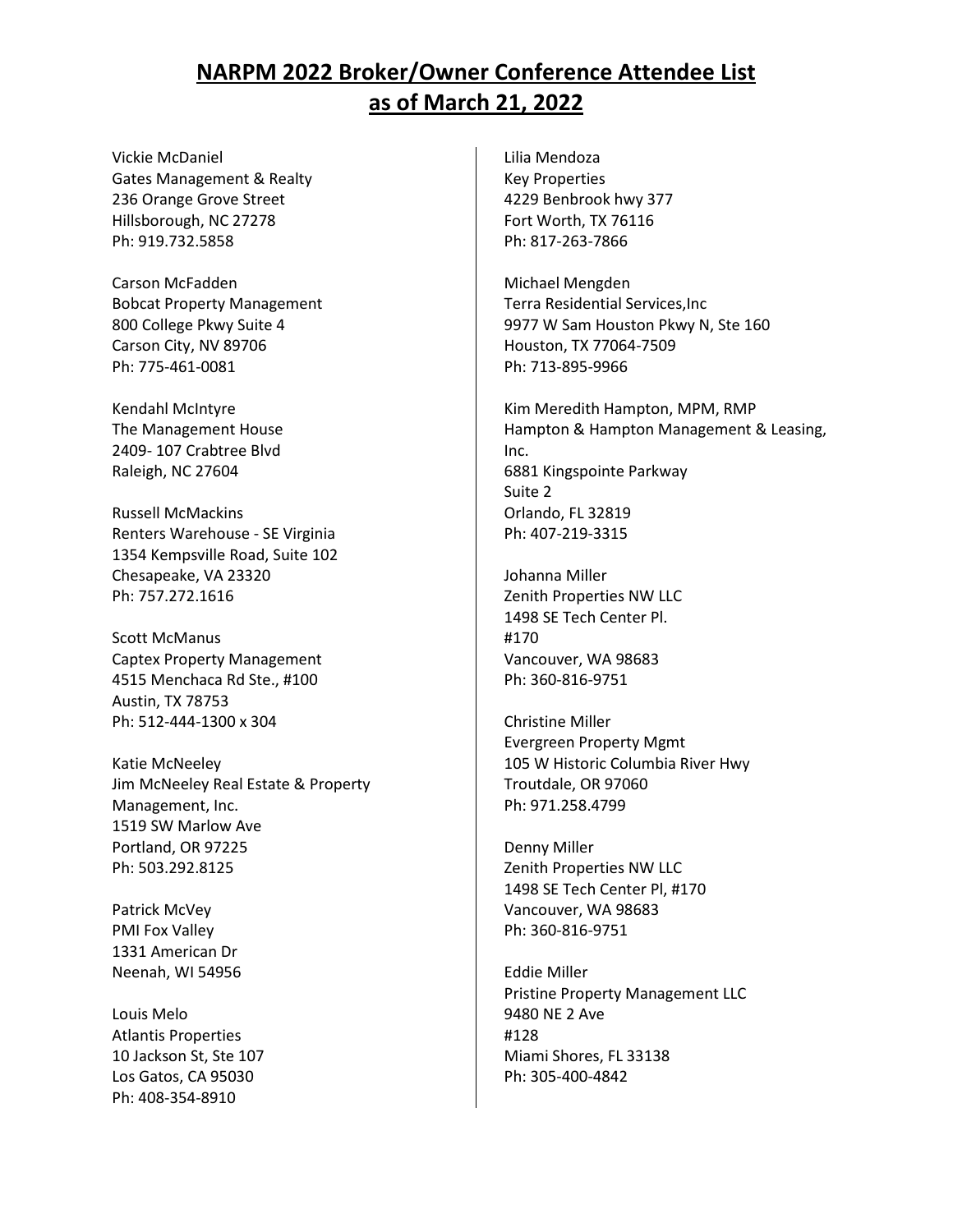Ann Milton Milton Realty Group LLC 107 W Front St, PO Box 57 PO Box 57 Lillington, NC 27546 Ph: 910-814-1012

Brad Mistina Property Management Inc NWI 4520 E 73rd Ave Merrillville, IN 46410 Ph: 219-318-1244

Leslie Mistina Property Management Inc PMI NWI 4520 E 73rd Ave Merrillville, IN 46410 Ph: 219-318-1244

Scotty Mitchell American Real PM 13747 Montfort Dr Suite 280 Dallas, TX 75240 Ph: 469-620-0400

Marco Montes Clockwork Property Management 14728 Pipeline Ave Ste G Chino Hills, CA 91709 Ph: 909-548-0044

Michael Mooring Charthouse Properties 3552 Collins Blvd., Ste C Chesapeake, VA 23321 Ph: 757-392-1906

Casey Moynihan Prime Rentals & Real Estate 7211 Haley Industrial Dr #230 Nolensville, TN 37135 Ph: 615-397-2476

Mary Fran Mulcahy Blue Crown Properties 13901 Midway Rd 102-127 Dallas, TX 75244 Ph: 214-432-4115

Julie Mullinax CRM Properties, Inc 1817 Dogwood Dr. Kokomo, IN 46902 Ph: 765-459-8034

Chris Mullinax CRM Properties, Inc 1817 Dogwood Dr. Kokomo, IN 46902 Ph: 765-459-8034

Nick Munsee Real Property Management Select 622 Jackson Street Fairfield, CA 94533 Ph: 916-238-1439

Matt Munsee Real Property Management Select 2143 Hurley Way, Suite 103 Sacramento, CA 95825 Ph: 707-207-6704

John Murray Strata Management Inc. 2299 N Clybourn Ave. Chicago, IL 60614

Chad Nall Suburban Spaces 4230 Gardendale St, Suite 501 San Antonio, TX 78229 Ph: 210-263-9323

Mike Nelson Excalibur Homes, LLC 2855 Marconi Dr. #310 Alpharetta, GA 30005 Ph: 678-825-0412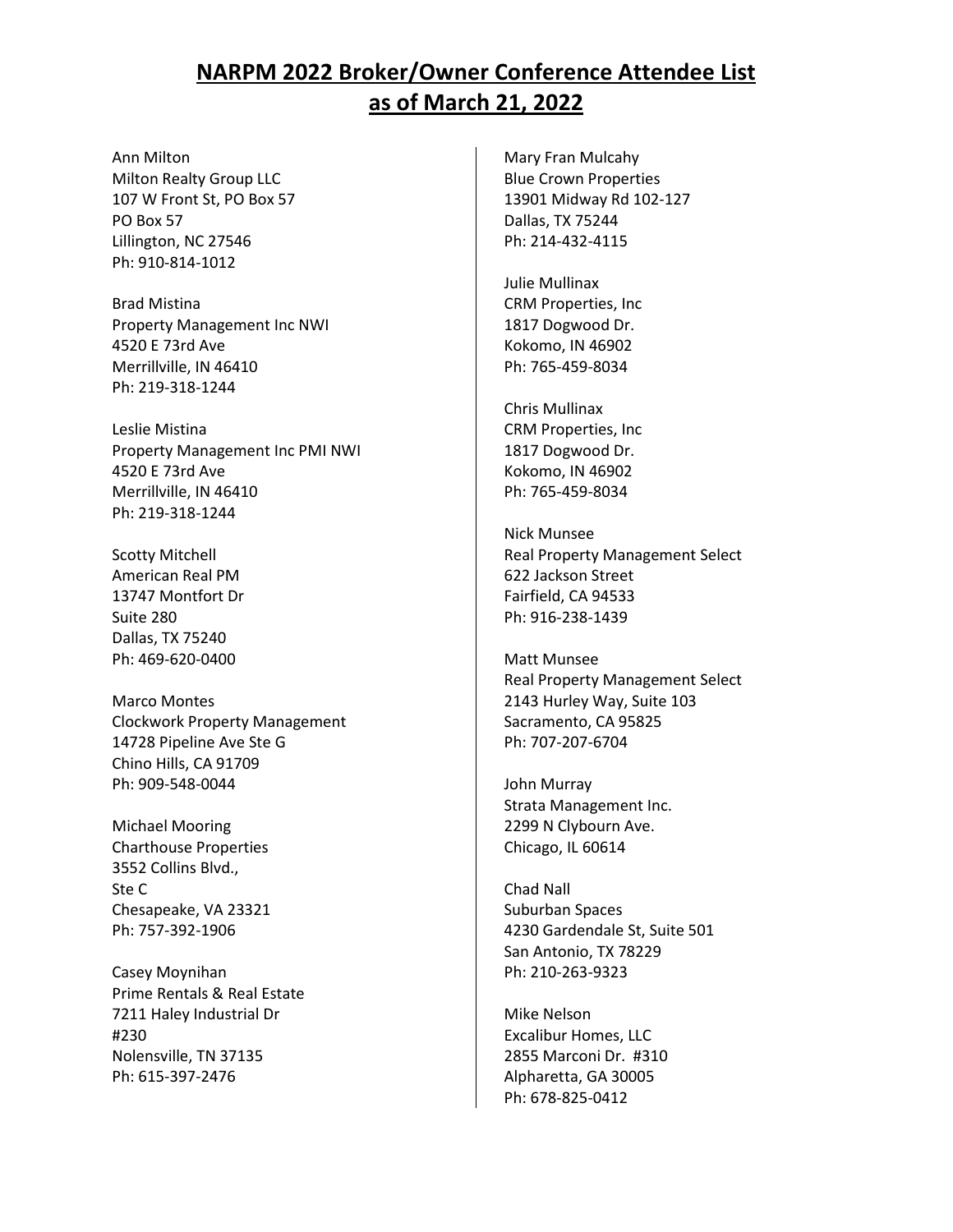Deb Newell Real-Time Leasing 1895 Plaza Drive, Ste 100 Eagan, MN 55122 Ph: 952-808-9702

Jennifer Newton PURE Property Management 16516 Bernardo Center Drive Ste 200 San Diego, CA 92128 Ph: 858-354-9415

Tracey Norris Property Professionals, INC 421 S Seguin Ave New Braunfels, TX 78130 Ph: 830-625-8065

Walter Northfield Northfield Properties Inc 1611 4th Street Marysville, WA 98270 Ph: 425-304-1250

Edward O'Daniel St Louis Property Management 1342 Bridge Creek Trail Ellisville, MO 63021

Steve Oehlerking Rent Solutions 5401 W Kennedy Blvd., Suite 1030 Tampa, FL 33609

Shari Oliver-Watkins Stars And Stripes Homes, Inc 13741 East Rice Circle Suite 105 Aurora, CO 80015 Ph: 303-326-0550

Todd Ortscheid Revolution Rental Management 120 Village Circle Senoia, GA 30276 Ph: 770-402-8060

Lou Osborn Arizona Property Brokerage 2333 W Northern Ave., Suite 7 Phoenix, AZ 85021 Ph: 602-368-4400

MICHAEL OVERBEY Continuity Corporaion 11280 BRAES FOREST DR APT 201 HOUSTON, TX 77071 Ph: 713-272-7133

Greg Paielli Simply Property Management P.O. Box 31317 Las Vegas, NV 89173 Ph: 602-722-2139

Steve Pardon JMAX Property Management 625 Florida St Salem, VA 24153 Ph: 540-343-9284 xt104 Courtney Parks Allegiance Property Management 5100 Leesburg Pike, Suite 200 Alexandria, VA 22302

Pamela Parrino Suncoast Leasing and Management LLC 4152 Lakewood Ranch Blvd Bradenton, FL 34211 Ph: 941-993-2020

Frank Passaro Baird & Warner Property Management 836 W. 75th Street Naperville, IL 60565 Ph: 630-718-7526

Raj Patel Home365 800 New Holland Ave, 2nd Floor Lancaster, PA 17602 Ph: 215-710-8744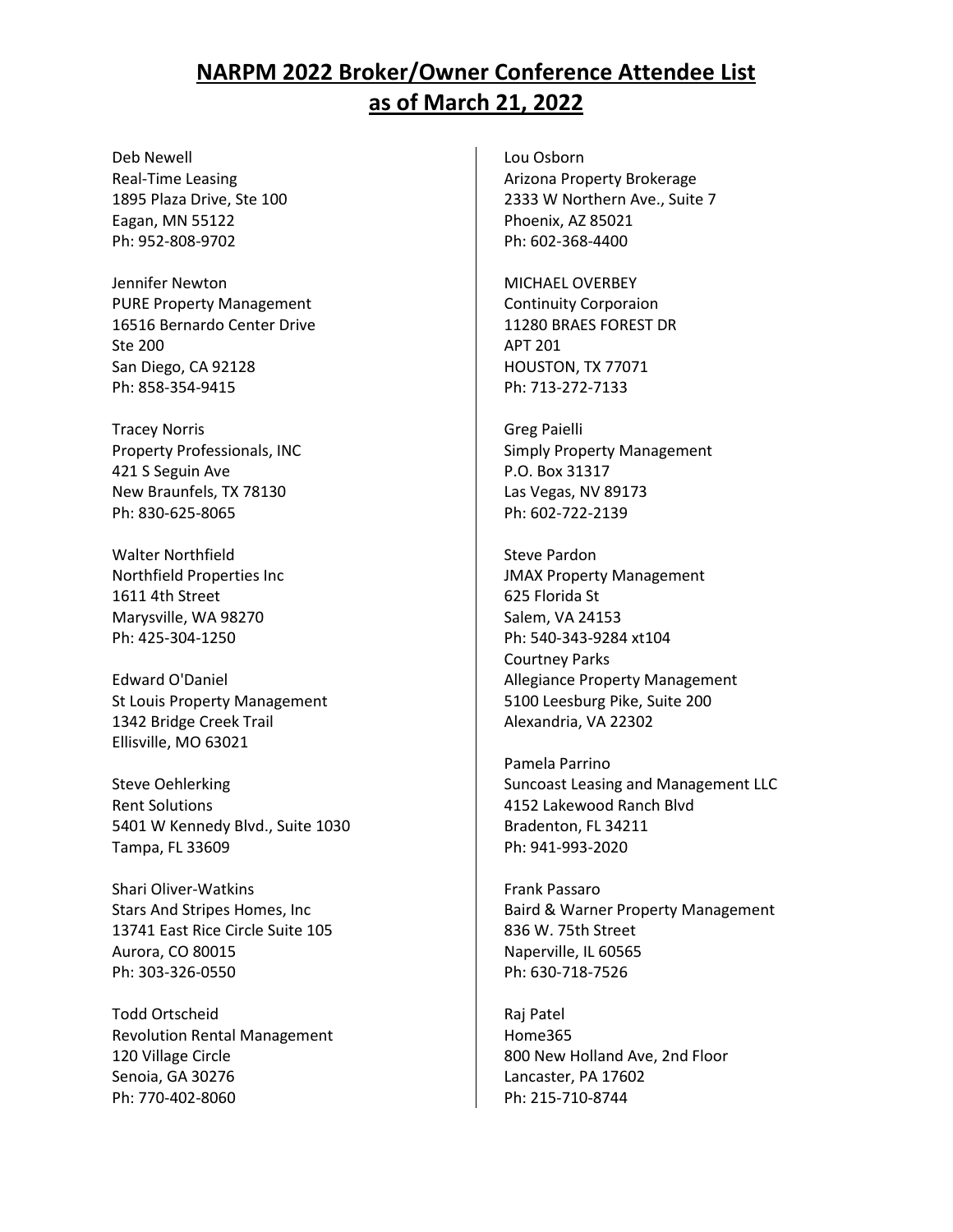Tino Peabody Real Estate Brokerage 11890 Sunrise Valley Drive, #101 Winchester, VA 22601

Kathy Pecora Atlanta Area Property Management 404 Powers Ferry Rd Marietta, GA 30067 Ph: 678-224-1705

Patrick Pendley J R Grace Realty 1401 Lake Air Dr. Waco, TX 76710 Ph: 254.777.5577

Anne Perez Bennett Property Management, Inc. 101 E 1st Ave #105 Mesa, AZ 85210 Ph: 480-969-1818

Tommy Perfect Jensen Properties San Diego Inc. 1134 D Street Ramona, CA 92065 Ph: 858-449-7294

Bev Perina Armadillo Property Mgmt 521 N Taft Hill Rd Fort Collins, CO 80521 Ph: 970-556-0887

Janet Perry Bee Good Realty 1118 Branwell Drive Morrsiville, NC 27703 Ph: 919-824-4060

David Peschio PMI Richmond 4860 Cox Road, Suite 200 Glen Allen, VA 23060 Ph: 804-256-2932

Eric Pesek Sienna Properties 1107 Live Oak Loop Buda, TX 78610

Jayson Peterson BRIM Properties 2200 East 4500 South, Ste 230 Salt Lake City, UT 84117 Ph: 801-995-8441

Brian Phelt ForeFront Property Management 11535 Galm Rd., #101 San Antonio, TX 78254 Ph: 210-389-6101

Gino Picciola Chase Real Estate 11028 Front St. Suite 1 Mokena, IL 60448 Ph: 708-995-5547

Dora Pinter Service Star Realty 2929E Camelback, Ste 119 Scottsdale, AZ 85016 Ph: 480-280-9934

Benjamin Plouvier HNB Realty LLC 10497 Town and Country Way, Ste 700 Houston, TX 77024 Ph: 281-201-3710

Joe Polverari PURE Group 50 University Avenue, B342 Los Gatos, CA 95030-6028 Ph: 650-799-5000

Scott Porter Porter ERA Old South Properties, Inc. 6218 N 9th Ave Pensacola, FL 32504 Ph: 850-478-8845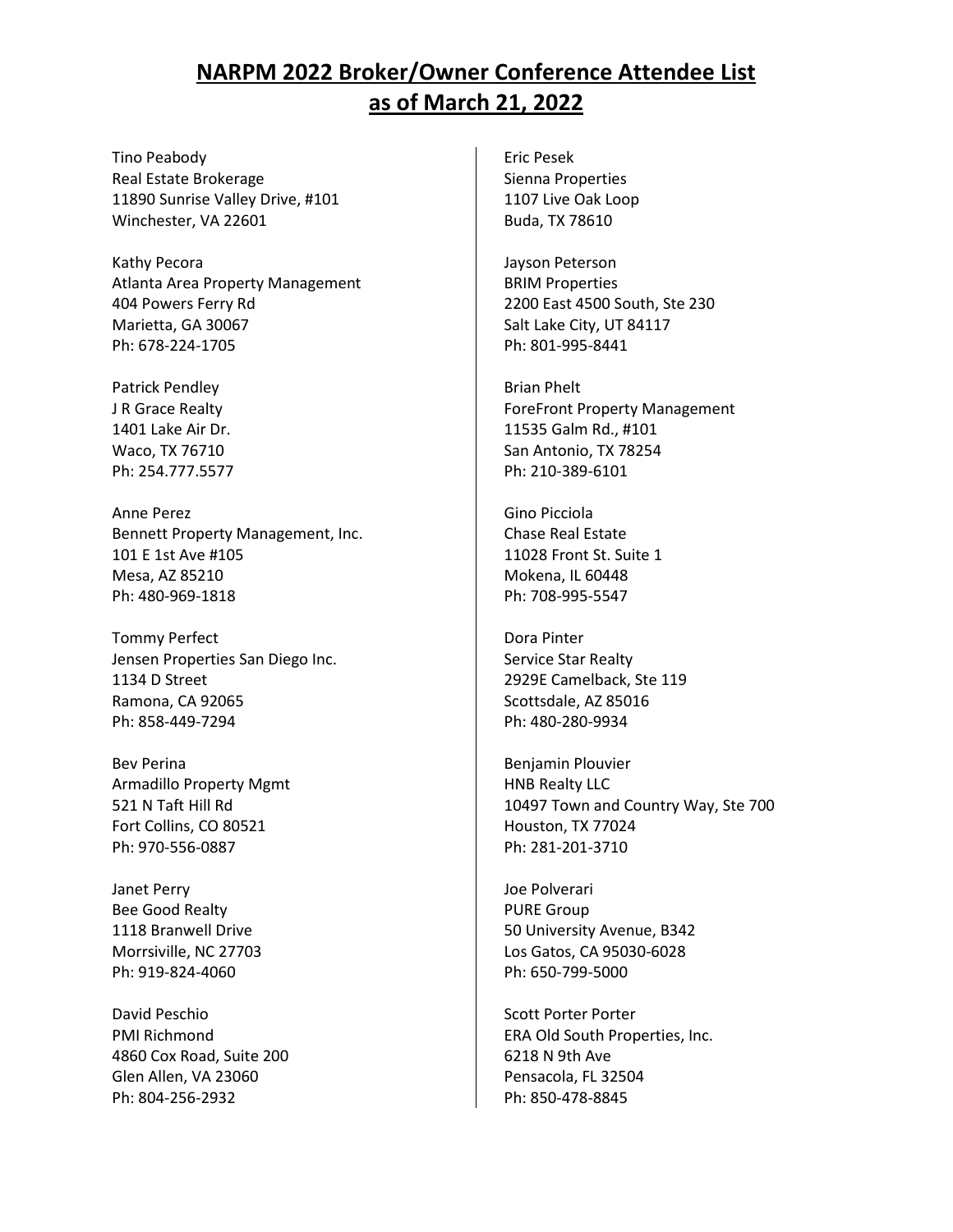David Porter ERA Old South Properties, Inc. 6218 N 9th Avenue Pensacola, FL 32504 Ph: 850-478-6363

Melissa Prandi, MPM PRANDI Property Management, Inc., CRMC® 1321 Third Street San Rafael, CA 94901 Ph: 415-455-1370

Nikole Prechtel Principle Property Management 2677 Willakenzie Rd. Ste 2 Eugene, OR 97401 Ph: 541-345-6789

Daniel Preshaw His House Property Management 1703 61st Ave Suite 101-C Greeley, CO 80634 Ph: 970-455-9050

Bob Preston North County Property Group 445 Marine View Ave STE 240 Del Mar, CA 92014 Ph: 858-792-5795 x100

Laura Prichinello BRG Property Management 767 Main Street North Myrtle Beach, SC 29582

Andrew Propst HomeRiver Group 13728 Hockberger Ranch Road Caldwell, ID 83607 Ph: 208-921-6963

Ivan Ramirez Pristine Property Management LLC 9480 NE 2 Ave #128 Miami Shores, FL 33138 Ph: 305-400-4842

Toni Ramirez-Akers Flex Realty Property Management INC 5763 Talmadge Rd Suite C Toledo, OH 43623

Brad Randall Welch Randall RE and PM 5300 South Adams Parkway Ogden, UT 84405 Ph: 801.960.4152

Trent Ratliff All 3 Realty 139 Greenridge Way Newnan, GA 30265 Ph: 678-782-7447

Ken Ravago Ravago Group @RE/MAX Advantage 10075 S. Eastern Ave, #103 Henderson, NV 89052 Ph: 702-714-1536

Ralph Reahard RPM Richmond Metro 100 Gaymont Rd. Henrico, VA 23229 Ph: 804-337-2449

Cody Reeder Reeder Asset Management PO Box 3563 Logan, UT 84323 Ph: 435-770-9700

Stacie Rees Walker Real Estate Rentals 854 Missouri Ave Saint Robert, MO 65584 Ph: 573-855-9304

Todd Reid DKRentals.net 11285 Elkins Rd., Suite B2 Roswell, GA 30076 Ph: 770-518-4470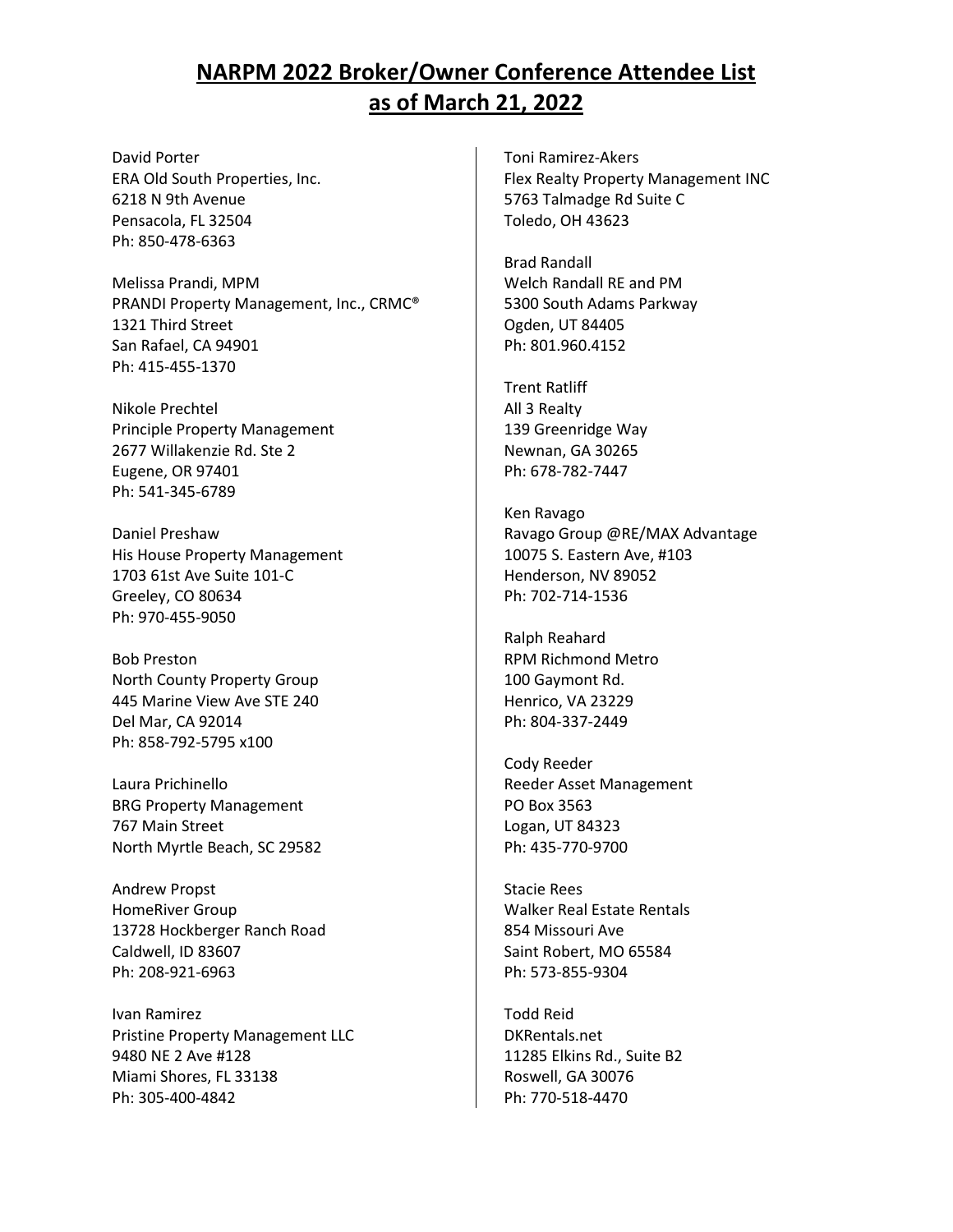John Rennie Property Management of Southern California 28236 Via Alfosne Laguna Niguel, CA 92677 Ph: 949-215-5000

Paul Rich Achieve Real Estate and Management LLC 2920 N Green Valley Pkwy, Ste 722 Henderson, NV 89014 Ph: 702-560-5792

Tiffany Richmond Florida Suncoast Property Management LLC 13801 Tamiami Trail, Ste A North Port, FL 34287 Ph: 941-623-9800

Hanna Rieck EPM Iowa 2501 Falls Ave. Waterloo, IA 50701

Cristina Rincon Marblestone Property Group LLC 3501 East 106th Street, Suite 100 Chicago, IL 60617 Ph: 312-685-2182

Charles Riska Associa 5401 N. Central Expy Dallas, TX 75205 Ph: 214-272-4048

Andy Ritan Atlanta Property Management Group 2824 Chester Way Decatur, GA 30030 Ph: 404-518-5338

Shane Roach APG Properties 675 N. Euclid St., Suite 532 Anaheim, CA 92801 Ph: 714-400-9997

Chip Robinson Skyline Property Management 311 Bainbridge St 1FL Philadelphia, PA 19147 Ph: 215-800-1762 x 05

Katy Roden 3Z Realty 2706 Hunter Road San Marcos, TX 78666 Ph: 866-999-3310

Morgan Rodin Maple Leaf Real Estate LLC PO Box 75086 Seattle, WA 98175 Ph: 206-250-7367

Suzy Rodoni Silverberg Real Estate Eight Three One 4510 Capitola Road Capitola, CA 95010 Ph: 831-475-5695

Erika Rodriguez Marblestone Property Group LLC 3501 East 106th Street Suite 100 Chicago, IL 60617 Ph: 773-376-8753

Jorge Rodriguez Century 21 Americana Property Management 4040 S. Eastern Ave #150 Las Vegas, NV 89119 Ph: 702-719-2100

Kevin Rogers 43 Realty 15030 Tradesman Dr San Antonio, TX 78249 Ph: 210-943-4343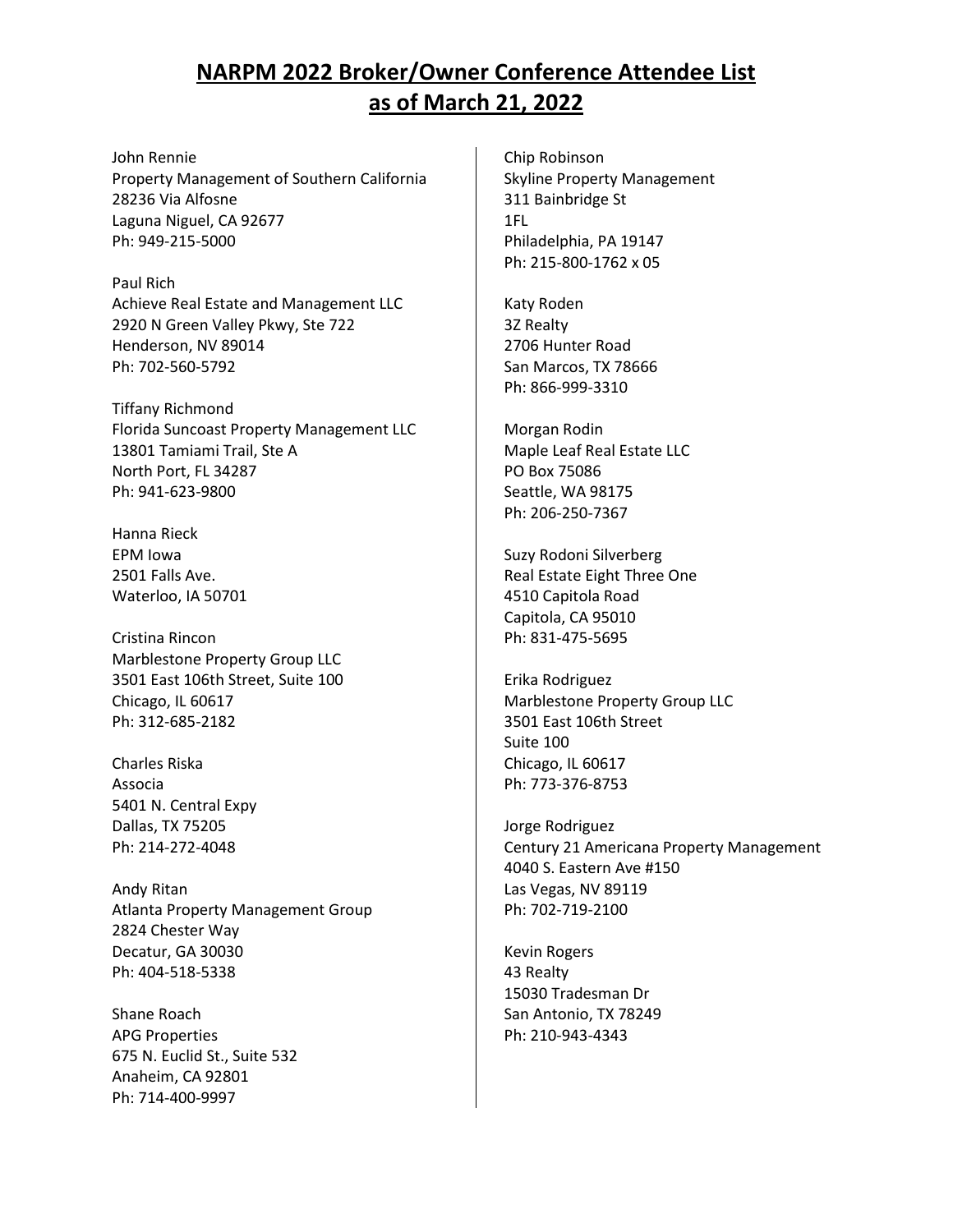CJ Rogers StarPointe Realty Managment LLC 1604 S WS Young Drive Killeen, TX 76543 Ph: 254-213-3290

Courtney Rosen MHN Property Management 7300 Blanco Rd Suite 202 San Antonio, TX 78231 Ph: 210-402-9696

Dick Rosen LHM Realty 1672 W Encinas St Suite 102-122 Gilbert, AZ 85233 Ph: 480-382-1608

Jamie Rosen LHM Realty 550 W Baseline Rd Ste 102-122 Suite 102-122 Mesa, AZ 85210 Ph: 480-382-1608

Daniel Rothrock Eaton Realty, LLC 14012 Spector Rd. Lithia, FL 33547 Ph: 813-672-8022

Jennifer Ruelens One Focus Property Management 414 W Fourth Street Williamsport, PA 17701 Ph: 570-505-3347

Bill Sabino DFW Property Solutions PO Box 793802 Dallas, TX 75379 Ph: 214-403-2620

James Safonov James Safonov JTS Property Management 10149 Fair Oaks Blvd #A Fair Oaks, CA 95628 Ph: 916-534-7642

Elaine Saigusa Ainalani Realty, LLC 95-1249 Ahoka Street Mililani, HI 96789 Ph: 808-348-8007

Stacey Salyer Leading Edge Property Management 823 North 4th Street Mount Vernon, WA 98273 Ph: 425-312-2592

Jay Sanders Real Property Management Republic 25511 Budde Rd. Baylor Bldg. Ste. 301 The Woodlands, TX 77380 Ph: 281-362-5001

JULIE SANDHAM PEACH BLOSSOM PROPERTIES LLC 11782 JOLLYVILLE RD. #205 Austin, TX 78759 Ph: 512-538-5573

Karen Santee A Cut Above Property Management, Inc. 3520 Galley Road Suite 200 Colorado Springs, CO 80909 Ph: 719-574-5000

Jessica Santiago Chase Real Estate 11028 Front St., Suite 1 Mokena, IL 60448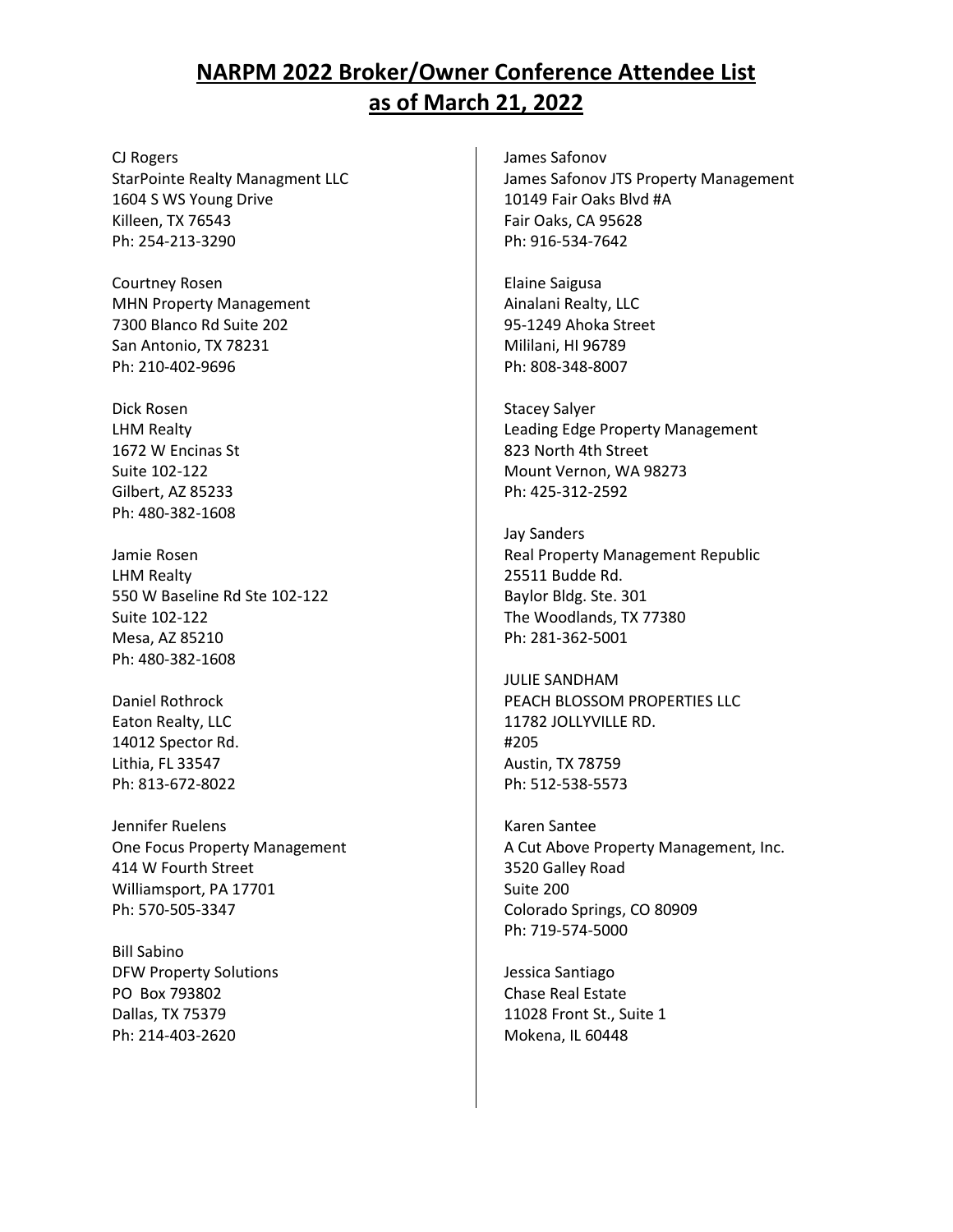Brandon Sauls Encore Properties 111 E. Vance St Suite A Fuquay Varina, NC 27526 Ph: 919-324-3829

Kelly Sauls Encore Properties 111 E. Vance St., Suite A Fuquay Varina, NC 27526 Ph: 919-324-3829

Chris Savoie Trustmark Property Management 777 Indian Trail Harker Heights, TX 76548 Ph: 254-213-7041

Eileen Scates Scates Realty & Pink Door Management 400 East Highway 50 Clermont, FL 34711

Todd Schectman PMI Bridgetown 205 SE Spokane St., Suite 359 Portland, OR 97202

Amber Schlageter 43 Realty 15030 Tradesman Dr San Antonio, TX 78249 Ph: 210-943-4343

Michael Schraepfer Heirloom Property Management 204 E 1st St Duluth, MN 55802 Ph: 218-390-4317

Steve Schultz Blue Fox Properties, LLC 7368 N La Cholla Blvd Tucson, AZ 85741 Ph: 520-780-7888

Vanessa Schwartzel Keep Management, LLC 2200 E RIVER RD 103 Tucson, AZ 85718 Ph: 520-299-5850

Mark Scott Encore Realty, Inc. 5130 Bonita Road, Suite B Bonita, CA 91902 Ph: 619-742-5678

Teresa Scott-Tibbs Peach Blossom Properties, LLC 11782 Jollyville Rd, Ste 205 Austin, TX 78759 Ph: (512) 538-5573

Derek Seal Maxfield Property Management 10708 S 1300 East Suite 100 Sandy, UT 84094 Ph: 801-572-1300

Tim Sedgwick Real Property Management, a Neighborly Company 500 E John Carpenter Freeway #700 Irving, TX 75062 Ph: 8017845520

Kelli Segretto Property Management Inc Corporate 2940 W Maple Loop Dr, Suite 104 Lehi, UT 84043 Ph: 385-200-8222

Ben Sencenbaugh The Realty Medics 10027 UNIVERSITY BLVD ORLANDO, FL 32817 Ph: 407-288-8203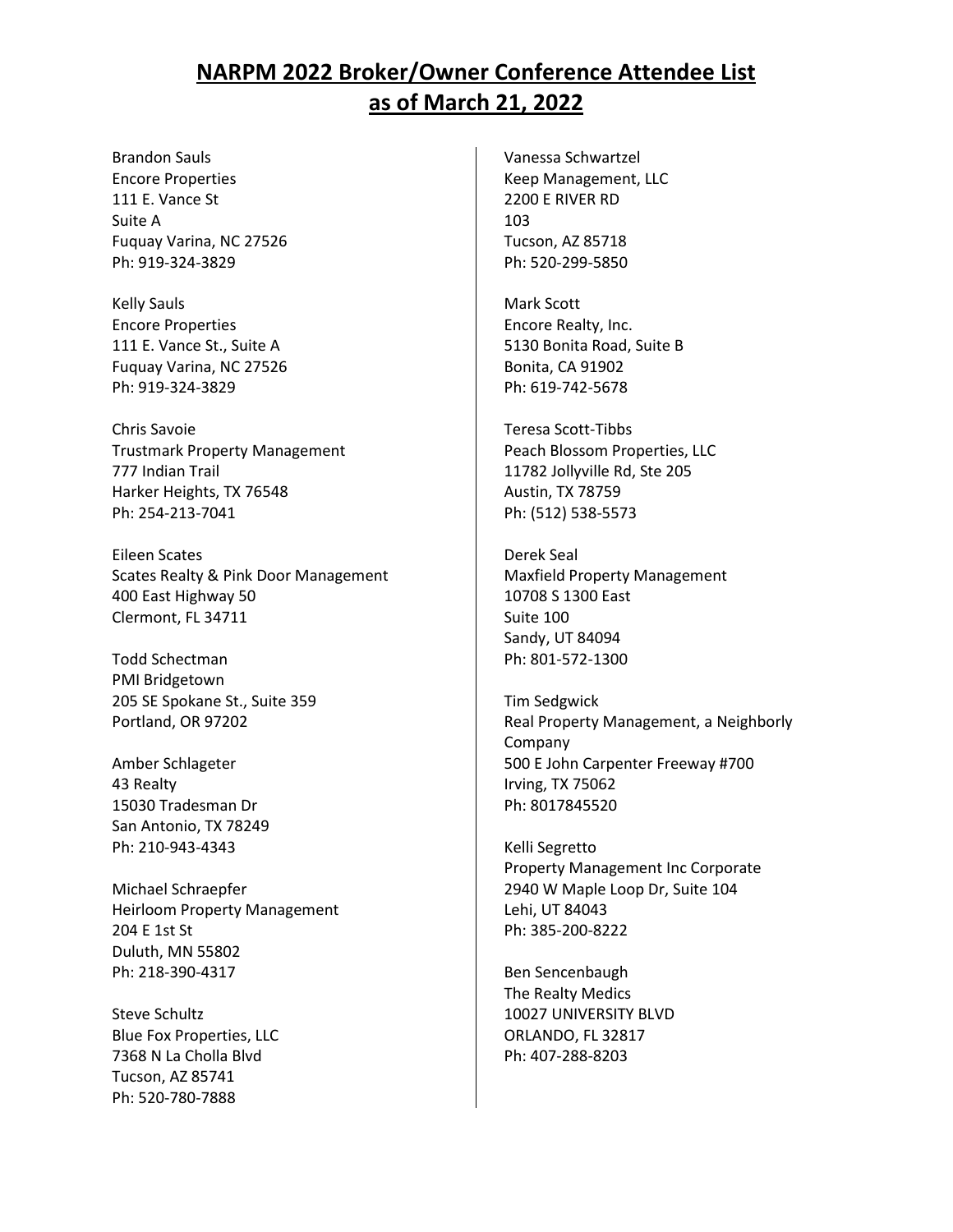Clint Setser Skyline Properties Group 2210 Holly Springs Pkwy., #458 Holly Springs, GA 30142

Greg Shannon Shannon Property Management 5800 Corporate Drive Suite A1 Houston, TX 77036 Ph: 713-369-4362

Steven Shannon Shannon Property Management 5800 Corporate Drive Suite A1 Houston, TX 77036 Ph: 713-369-4362

Melissa Sharone First Rate Property Mgmt CRMC® 1251 N Cole Rd Boise, ID 83704 Ph: 208-519-5113

Jim Sharone First Rate Property Mgmt. CRMC 1251 N Cole Rd Boise, ID 83704 Ph: 208-519-5105

John Shearer Classic Property Management 2415 Avenue J Ste. 100 Arlington, TX 76006 Ph: 817-721-1858

Jeanette Shelby Jeanette Shelby, Realty 409 N Main St Elgin, TX 78621 Ph: 512-281-3412

AJ Shepard Uptown Properties 3526 SW Troy St Portland, OR 97210 Ph: 503-446-3177

Peter Shull Patriot Family Homes PO BOX 4345 Columbia, TN 37405 Ph: 484-393-2519

Robert Sittman PMI Patron 3020 Old Ranch Pkwy., #300 Seal Beach, CA 90740

Yuriy Skripnichenko Trustart Realty 1101 Foulkrod Street, 1F Philadelphia, PA 19124 Ph: 267-929-1500

Mike Slaback Your Neighborhood Realty Inc. P.O. Box 4730 Woodland Park, CO 80866 Ph: 719-235-2409

Todd Slatcher Jamison Management Company 107 W. Torrance Blvd., Suite 104 Redondo Beach, CA 90277 Ph: 310-798-9154 ext 106

Christie Slatcher Jamison Management Company 107 W. Torrance Blvd., Suite 104 Redondo Beach, CA 90277 Ph: 310-798-9154 ext 100

Warren Sloane Sloane Realty 1982 Maybank Hwy Charleston, SC 29412 Ph: 843-795-4461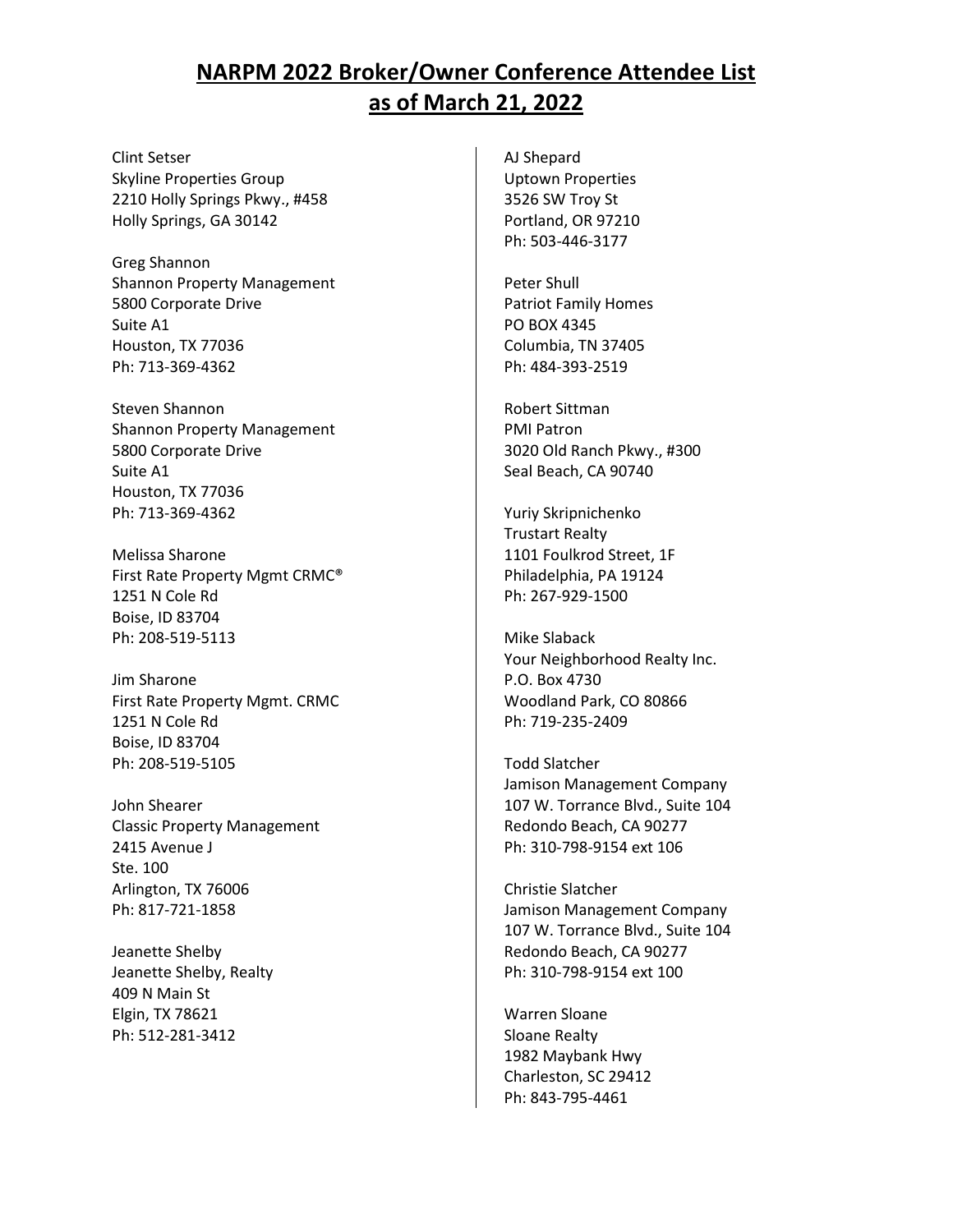Jim Smith The Property Management Company PO BOX 305 Round Rock, TX 78680 Ph: 512-255-7575

Carrie Snyder Bell-Anderson & Associates, LL P.O. BOX 5640 Kent, WA 98064

William Soniat Soniat Realty 3940 Canal Street New Orleans, LA 70119 Ph: 504-488-8988

Dave Soto SOTO Property Solutions 735 Broadway St Cape Girardeau, MO 63701 Ph: 573-332-7686

Al Spadine Guardian Property Management 708 Cleveland Avenue SW, Suite 160 Minneapolis, MN 55416 Ph: 612-246-0960

Jennifer Spadine Guardian Property Management 708 Cleveland Avenue SW Suite 160 New Brighton, MN 55112 Ph: 612-227-4321

Julie Spangenberg Monte Davis Property Management 12303 Buffalo Grove Cove Austin, TX 78739

Matt Speer LIV Indy 6151 Central Avenue Indianapolis, IN 46220

Bobby Spradley Spradley Properties 121 N. 31st Street Ste. C Temple, TX 76504 Ph: (254)742-7733 x 101

Randy Standly Real Property Management - Houston 15715 Tuckerton Road Houston, TX 77095 Ph: 713-830-1888

Stella Stanley Signature Properties 5311 Lakeside Ave. Richmond, VA 23116 Ph: 804-746-7466

Chenoa Stark American Leasing and Management 1508 S 21st Nederland, TX 77627 Ph: 409-203-4523

Kyle Stephenson KRS Holdings Inc 2000 West Club Lane Richmond, VA 23226 Ph: 804-282-1877

James Stevens Stevens Realty LLC 475 West End Street Cookeville, TN 38501 Ph: 931-526-5188

Joe Stokley Stokley Properties Inc. 2300 Contra Costa Blvd. Suite 110 Pleasant Hill, CA 94523 Ph: 925-658-1415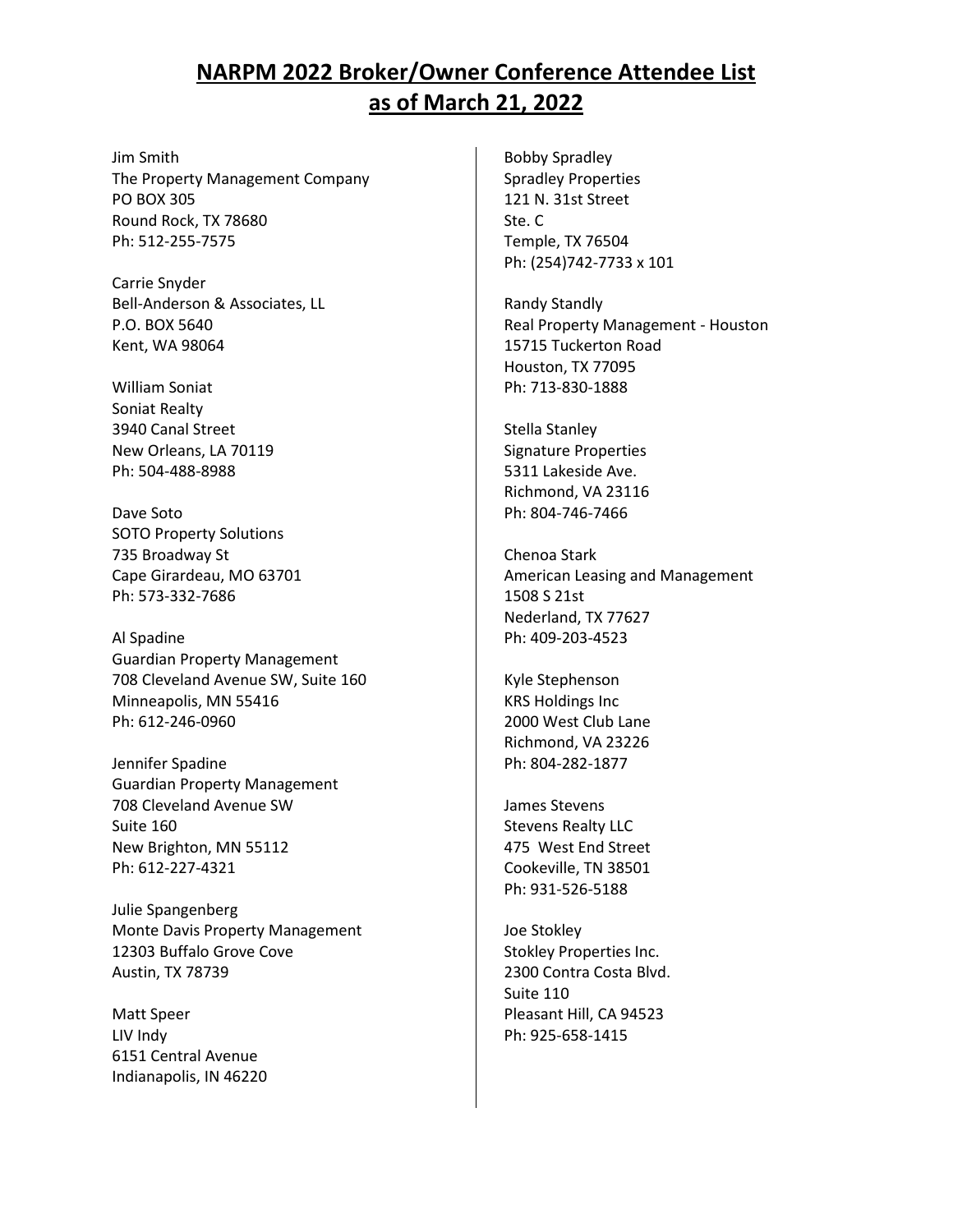Sheila Stokley Stokley Properties 2300 Contra Costa Blvd #110 Pleasant Hill, CA 94523 Ph: 925-658-1415

Jennifer Stoops Park Avenue Properties, powered by PURE 19750 West Catawba Avenue Cornelius, NC 28031 Ph: 888-372-7528

Cyndi Strandberg Evergreen Property Mgmt 105 W Historic Columbia River Hwy Troutdale, OR 97060 Ph: 971.258.4799

Carl Stratton Dennis Property Management 1022 Land O Lakes Blvd. Lutz, FL 33549 Ph: 813-949-7444

Lukas Street Main Street Property Management 1200 Creighton Rd Ste D-104 Pensacola, FL 32504 Ph: 850-473-1300

Billy Strickland Liberty Real Estate Estate 401 S. Main St. Hinesville, GA 31313 Ph: 912-877-6600

Cheryle Strong Copper Key Realty and Management 2509 G Wilma Rudolph Blvd. Clarksville, TN 37040 Ph: 931-245-8950

Bart Sturzl Bella Real Estate, Inc 2501 W. William Cannon STE 207 Austin, TX 78745 Ph: 526-934-4772

David Swaim Service Star Realty 2929E Camelback ste 119 Phoenix, AZ 85016 Ph: 480-426-9696

Cassandra Swanson Paramount Property Management Inc 3597 E MONARCH SKY LANE #240 MERIDIAN, ID 83646 Ph: 208-333-7767

Dale Swiger Northern Pass Properties 2208 MONTANA AVE EL PASO, TX 79903 Ph: 915-219-9158

Lisa Swiger Northern Pass Properties 2208 Montana EL PASO, TX 79903 Ph: 915-219-9158

Amy Taege Hallmark Residential Property Management 18866 Stone Oak Pkwy. 103-19 San Antonio, TX 78258 Ph: 210-216-6950

Jeremy Tallman T&H Realty Services, Inc. 760 E 52nd Street Indianapolis, IN 46205 Ph: 317-255-7767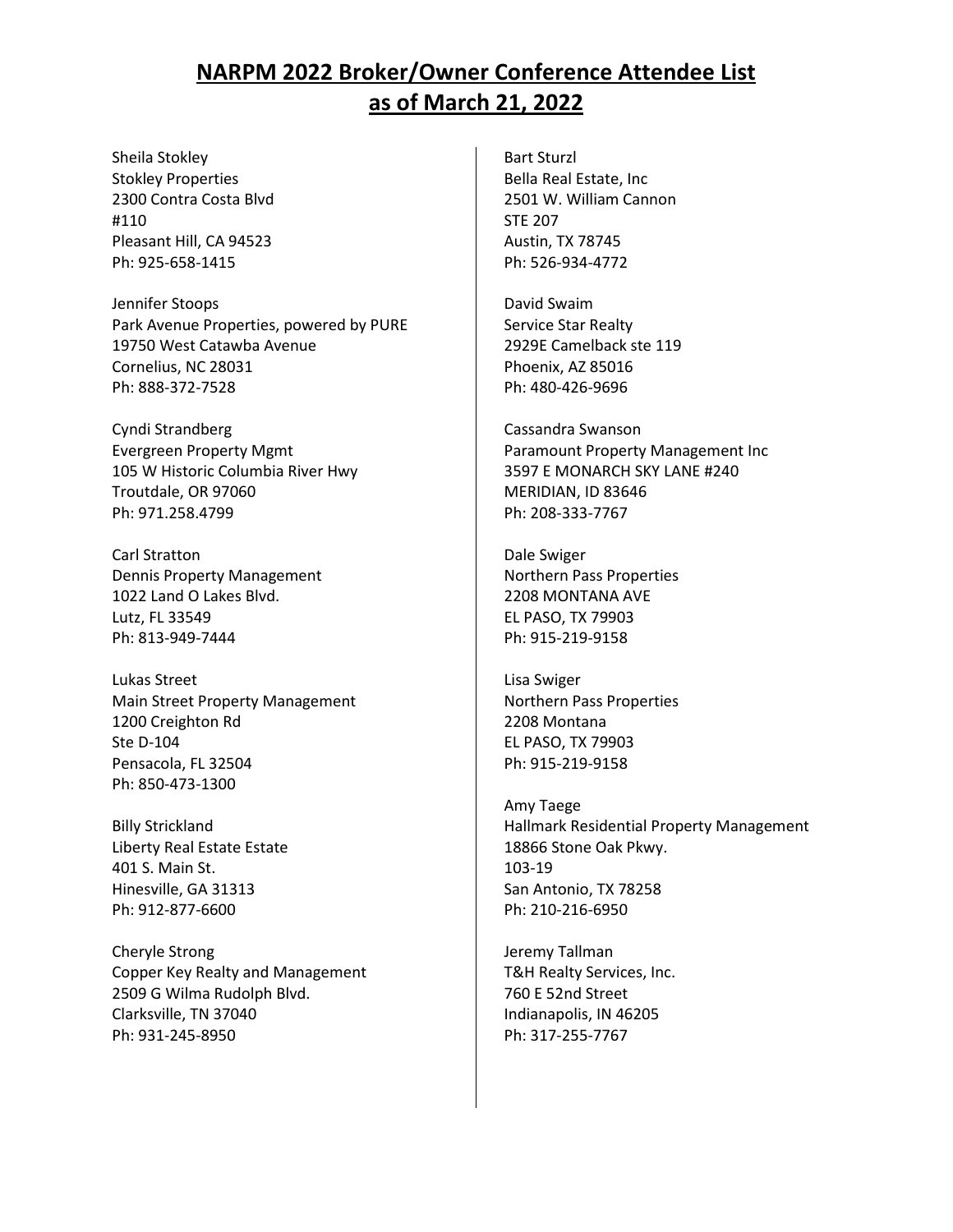Soh Tanaka Cruise Property Management 2566 Heron Dr Lindenhurst, IL 60046 Ph: 630.841.9469

Matthew Tandy Formatic Property Management, Inc. 6820 Indiana Ave, Suite 240 Riverside, CA 92506 Ph: 951-547-1604

Michael Taylor Red Door Property Management 3815 River Crossing Parkway Suite 100 Indianapolis, IN 46240

Diane Tenison Pierce Property Management 7120 Pav Way #103 Prescott Valley, AZ 86314 Ph: 928-445-8750

Dave Terbeek Re/Max Haven Realty 34050 Solon Rd Ste 100 Cleveland, OH 44139 Ph: 216-926-2900

Nate Tew Keyrenter Property Management 81 E Fort Union Blvd. Midvale, UT 84047

Robert Thomas Pure Property Management 3626 Fair Oaks Blvd., Suite 100 Sacramento, CA 95864 Ph: 916.517.2061

Cindy Thomas Pierce Property Management 7120 Pav Way #103 Prescott Valley, AZ 86314 Ph: 928-445-8750

David Thornton Bridge Residential Property Services, LLC 3550 Hulen St. Ste. 110 Fort Worth, TX 76107 Ph: 817-806-5580

Coty Thurman Living Room Realty 421 SE 10th Ave C/O Living Room Realty Portland, OR 97214 Ph: 5037-816-055

Brian Tierney ForeShore LLC PO Box 8 Bluffton, SC 29910 Ph: 843-815-2838

Kellie Tollifson T-Square Properties 19125 N. Creek Parkway #208 Bothell, WA 98011 Ph: 425-949-4583

Alan Tompkins ALT Real Estate, Inc. 321 County Road 4755 Kempner, TX 76539 Ph: 254-289-4908

Christopher Tong Metropolitan Real Estate 4500 N 32nd St #200 Phoenix, AZ 85018 Ph: 602-912-9385

Larry Tracy BHB REAL ESTATE GROUP LLC 971 N. HAUGH ST. INDIANAPOLIS, IN 46222 Ph: 317-840-7797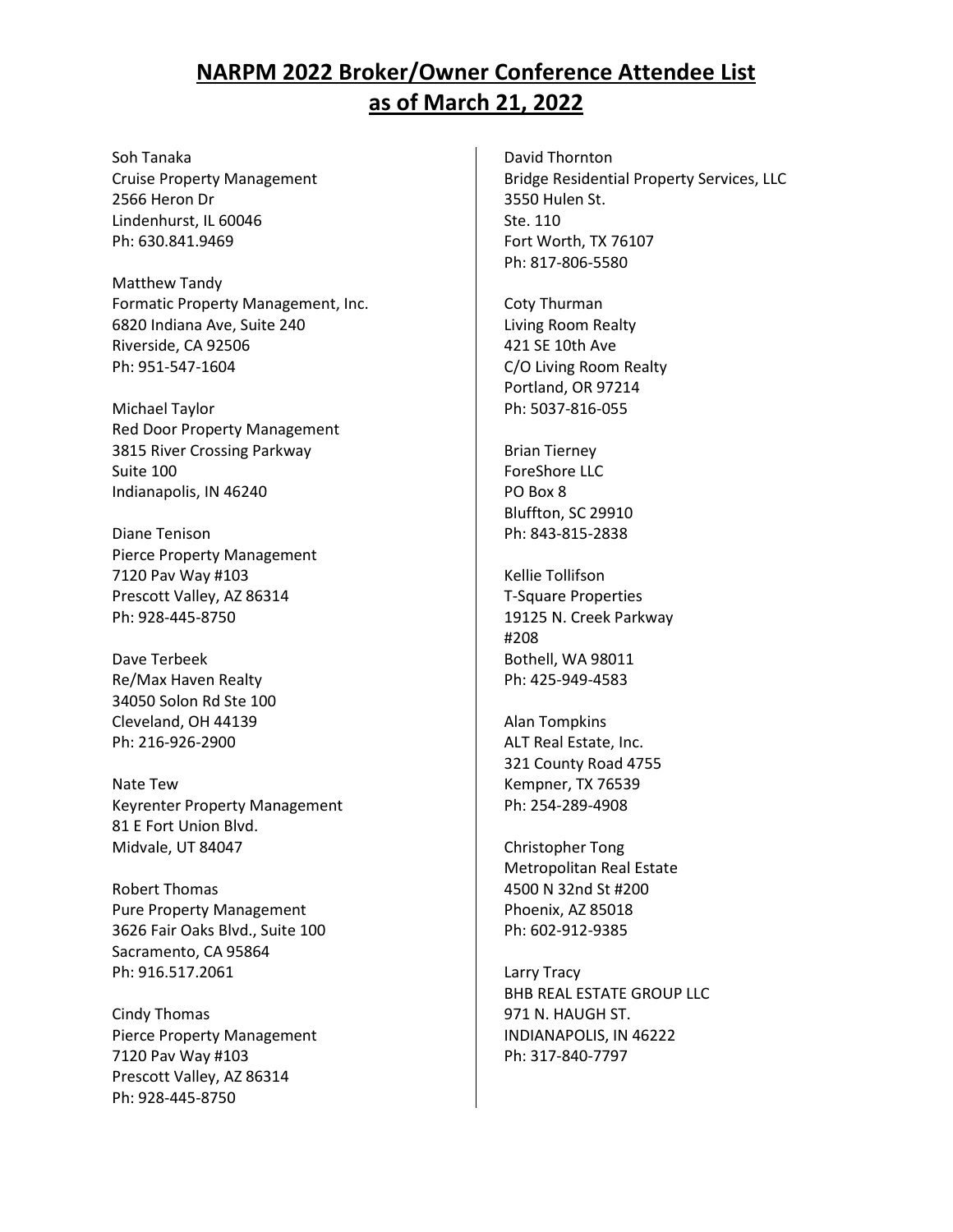Mort Trimble HomeFirst Property Management 27 Wheeler St Winchester, KY 40391

Robin Trimble HomeFirst Property Management 27 Wheeler St WINCHESTER, KY 40391 Ph: 859-749-7400

Matthew Tringali HomeVault Academy 4631 Chuckwood Drive Suite 205 Mint Hill, NC 28227

George W Trombley Blackbird Realty and Management, Inc. 1810 E Sahara Avenue, Ste 112 Las Vegas, NE 89104 Ph: (702) 792-8077

Amanda Trott Skyline Properties Group 6460 Hwy 92, Suite 101 Acworth, GA 30102 Ph: 678-978-1858

Rose Turco Just in Time Realty & Property Management LLC 917 Hardimont Road Raleigh, NC 27609 Ph: 919-608-0372

Chris Turner Turner Properties 3790 Fernandina Rd., Suite 105 Columbia, SC 29210 Ph: 803-407-8522

Sarah Turocy Sloane Realty 1982 Maybank Highway Charleston, SC 29412 Ph: 843-795-4461

Peter Tverdov Tverdov Housing 214 Easton Ave New Brunswick, NJ 08901

TJ Twit Seldin, LLC 2840 South 123rd Court Omaha, NE 68144

Krishna Upadhyaya PMI Star of Texas P. O. Box 831445 Richardson, TX 75083 Ph: 972-672-7221

Michelle Vaakil EGL Properties, Inc. 5657 Wilshire Blvd., Ste. 310 Los Angeles, CA 90036

Michelle Villarma TMG Property Management Services NW 7710 NE Vancouver Mall Drive Vancouver, WA 98662

Carmen Villarma TMG Property Management Services NW 7710 NE Vancouver Mall Dr Vancouver, WA 986626485

Fran Villarmia-Kahawai Properties International Limited 98-027 Hekaha Street #37 Aiea, HI 96701

Frank Volkert Real Property Management North Puget Sound 3201 Broadway Ste D Everett, WA 98201 Ph: 425-903-8500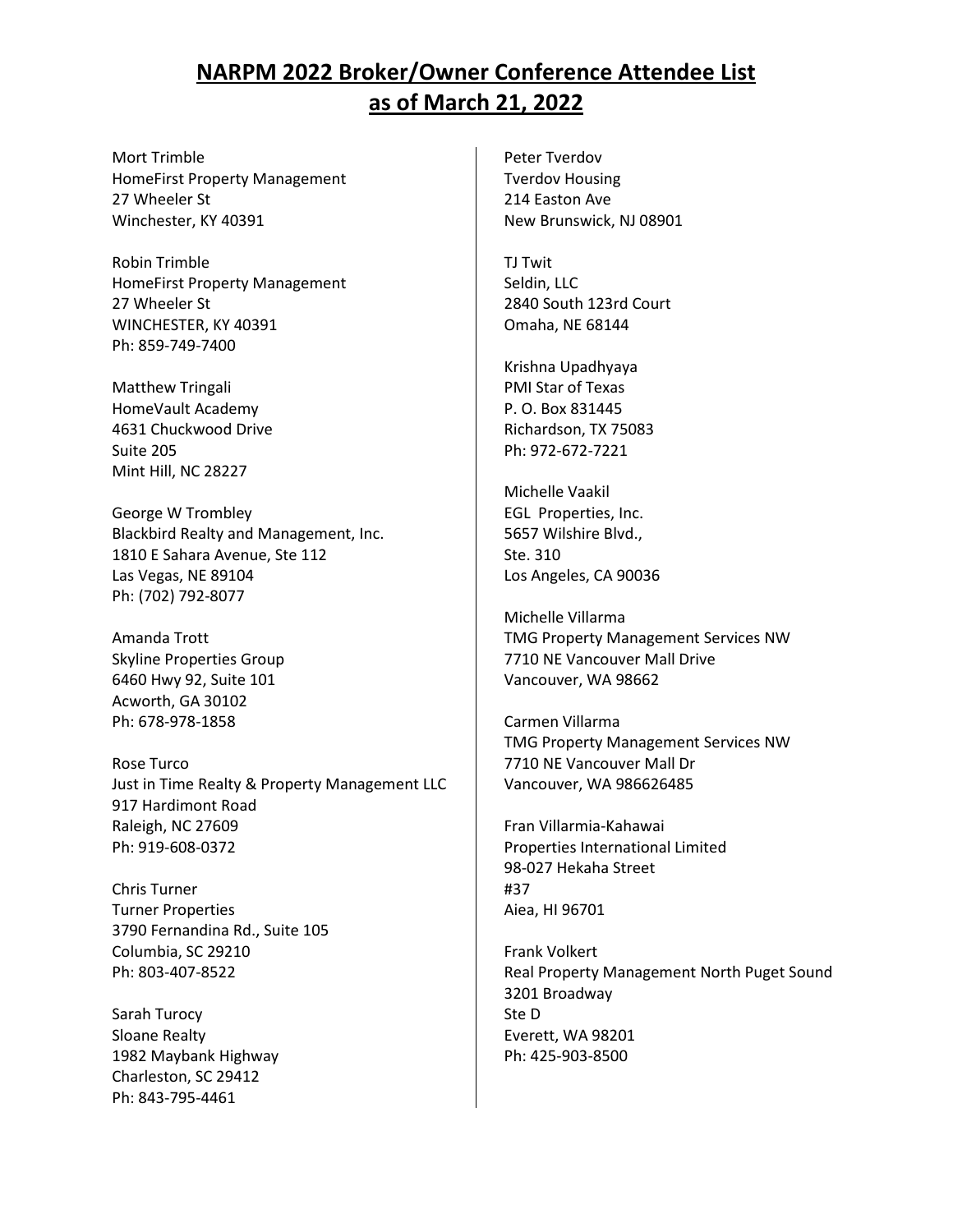Trey Waldhauser Affordable Luxury Management 1823 Silver Brook Ln Katy, TX 77494 Ph: 888-854-5438

Jacqueline Walker Dream Property Management 15028 S. Cicero Oak Forest, IL 60452 Ph: 708-234-2006

Jeff Wall McCaw Property Management, LLC 1670 Keller Parkway Suite 100 Keller, TX 76248 Ph: 817-491-2553 ext. 1

Erin Walter TMG Property Management Services NW 7710 NE Vancouver Mall Drive Vancouver, WA 98662

Brittian Warner LIV Indy 6151 Central Avenue Indianapolis, IN 46220

Chuck Warren Rental Homes USA 3437 Chandler Creek Rd., Suite 103 Virginia Beach, VA 23453 Ph: 757-717-1139

Chris Warren Smart Source Realty 1001 Cypress Creek Rd., Ste 106 Cedar Park, TX 78613 Ph: 512-257-9836

Dena Watson Freedom Property Management 529 25 1/2 Road, Ste. #B113 Grand Junction, CO 81505 Ph: 970-245-6411

Jesse Watson Freedom Property Management 529 25 1/2 Road, Ste #B113 Grand Junction, CO 81505 Ph: 970-245-6411

Alicia Weaver Arizona Property Brokerage 2333 W Northern Ave Suite 7 Phoenix, AZ 85021 Ph: 602-368-4400

Bill Webert Flex Realty Property Management INC 5763 Talmadge Rd Suite C Toledo, OH 43623 Ph: 419-843-4335

Timothy Wehner Dodson Property Management 409 E. Main St Suite 301 Richmond, VA 23219 Ph: 804-426-1660

Eric Wetherington PURE - New Heights Property Management 237 Old Summerville Rd, Suite F Summerville, SC 29486

Tod Wever Rentmax Property Management 8375 W Flamingo Rd Ste 100 Las Vegas, NV 89147 Ph: 702-478-8800

Jennifer Whaley Rent Appeal, inc 1784 Century Blvd Suite B Atlanta, GA 30345 Ph: 404-901-1170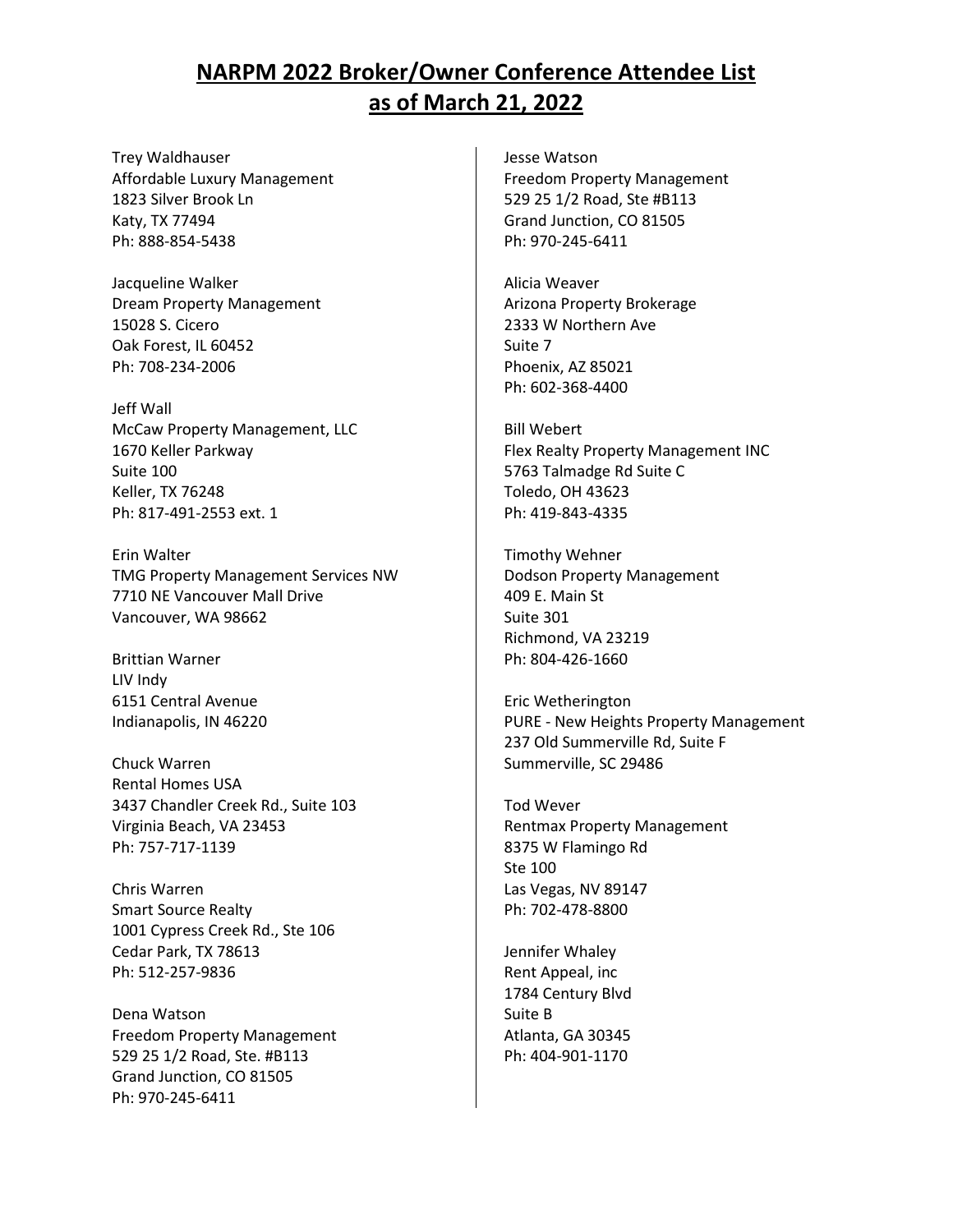Matthew Whitaker Evernest 1701 Oxmoor Rd Birmingham, AL 35209

Tom White Peace of Mind Property Management 6302 Malaga Way San Antonio, TX 78257

Melanie White FPM Properties 10365 Hood Rd. S, Ste. 205 Jacksonville, FL 32257-3261 Ph: 904-497-4200

Greg Whitman Patuxent Wedgewood Properties LLC 23532 Mervell Dean Road Hollywood, MD 20636 Ph: 240-587-5200

Adam Willis Nestwell 8813 S Redwood Road Ste D1 Salt Lake City, UT 84088 Ph: 801-268-4134

Ron Wills RE/MAX Carriage House 13018 Lebanon Road, Ste. 100 Mt. Juliet, TN 37122 Ph: 615-690-5650

Courtney Wilson Auben Realty 1918 Central Avenue Augusta, GA 30904 Ph: 706-305-1551

Sharon Wilson Bennett Property Management 101 E. 1st Ave., #105 Mesa, AZ 85210 Ph: 480-969-1818

Sarah Windholz Crystal Property Management & Sales Co 1512 Grand Ave Ste 109 Glenwood Springs, CO 81601 Ph: (970) 945-7266 ext 101

Shane Withers Sunroom 3636 Executive Center Dr Austin, TX 78731

Renee Wittenauer Kunkel Wittenauer Group 784 Wall Street Suite 150 O'Fallon, IL 62269 Ph: 618-632-8200

Tom Wolfe Rental Management Guys 34 Thirteenth Ave NE, Suite B002E Minneapolis, MN 55413 Ph: 612-888-4888

Courtney Wolfe RentWise Property Management PO Box 191208 Boise, ID 83719 Ph: 208-949-3083

Joni Wolfswinkel Real Property Management Preferred 9234 Cypress Creek Parkway Houston, TX 77070 Ph: 281-691-1467

Astria Wong Astria &Associates Realty 7121 E 1st Ave. Scottsdale, AZ 85251 Ph: 480-423-1233

Jay Woodson Real Property Management - Summit 510 N. Coalter Staunton, VA 24401